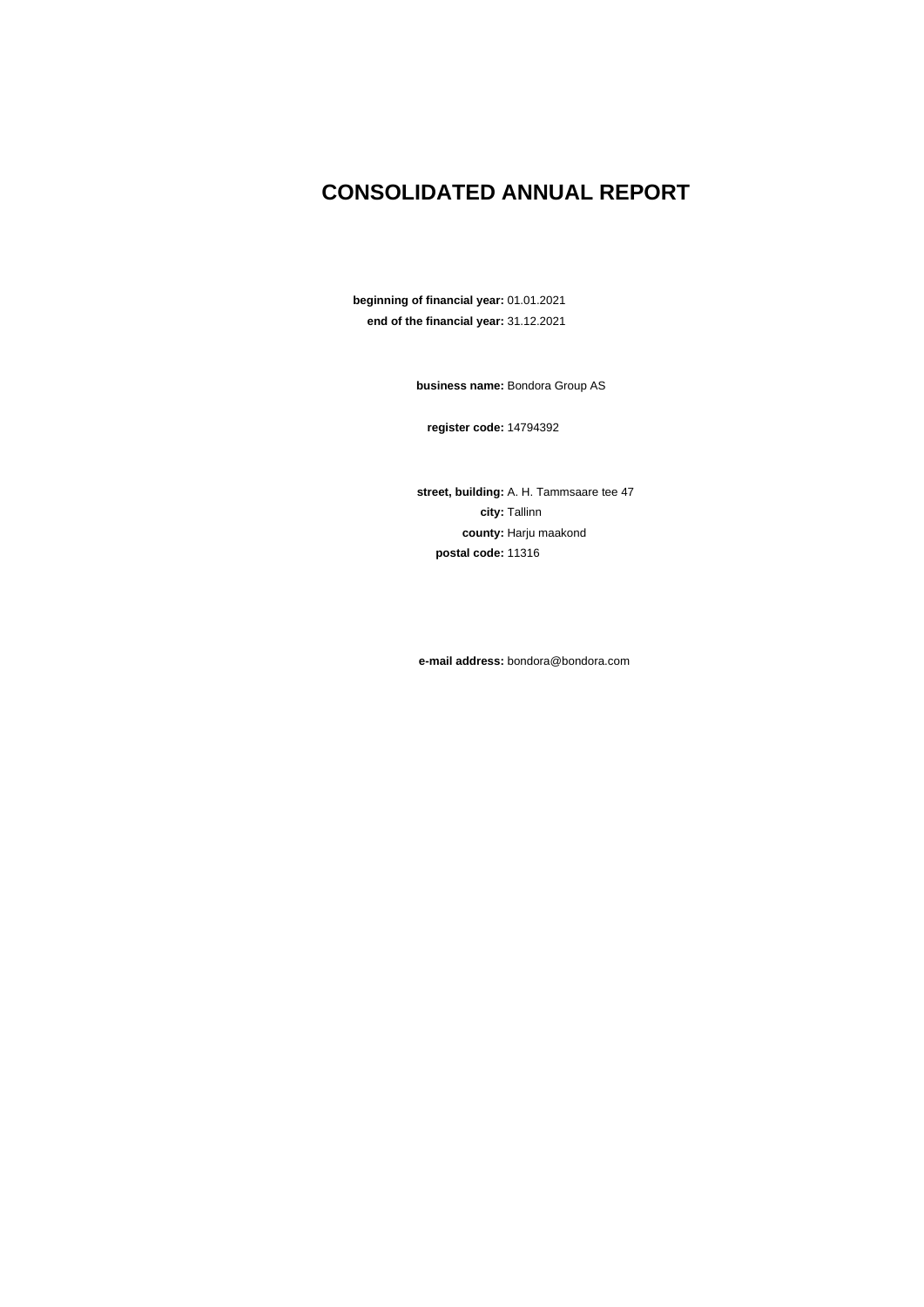### **Table of contents**

| <b>Management report</b>                                 | 3  |
|----------------------------------------------------------|----|
| The annual accounts                                      | 5  |
| <b>Consolidated statement of financial position</b>      | 5  |
| <b>Consolidated income statement</b>                     | 6  |
| <b>Consolidated statement of cash flows</b>              | 7  |
| Consolidated statement of changes in equity              | 8  |
| <b>Notes</b>                                             | 9  |
| <b>Note 1 Accounting policies</b>                        | 9  |
| Note 2 Cash and cash equivalents                         | 15 |
| <b>Note 3 Current financial investments</b>              | 16 |
| Note 4 Receivables and prepayments                       | 17 |
| Note 5 Accounts receivable                               | 17 |
| Note 6 Tax prepayments and liabilities                   | 18 |
| Note 7 Shares of subsidiaries                            | 19 |
| Note 8 Property, plant and equipment                     | 20 |
| Note 9 Intangible assets                                 | 20 |
| Note 10 Loan commitments                                 | 21 |
| Note 11 Payables and prepayments                         | 22 |
| <b>Note 12 Provisions</b>                                | 22 |
| Note 13 Share capital                                    | 23 |
| Note 14 Net sales                                        | 24 |
| Note 15 Other operating income                           | 24 |
| Note 16 Goods, raw materials and services                | 25 |
| Note 17 Miscellaneous operating expenses                 | 25 |
| Note 18 Labor expense                                    | 26 |
| Note 19 Interest expenses                                | 26 |
| Note 20 Interest income                                  | 26 |
| Note 21 Other financial income and expense               | 27 |
| <b>Note 22 Related parties</b>                           | 27 |
| Note 23 Events after the reporting date                  | 28 |
| Note 24 Non consolidated statement of financial position | 29 |
| Note 25 Non consolidated income statement                | 30 |
| Note 26 Non consolidated statement of cash flows         | 30 |
| Note 27 Non consolidated statement of changes in equity  | 31 |
| Note 28 IFRS Standards amendments                        | 31 |
| Note 29 Risk Management                                  | 33 |
| <b>Signatures</b>                                        | 36 |
| Sworn auditor's report                                   | 37 |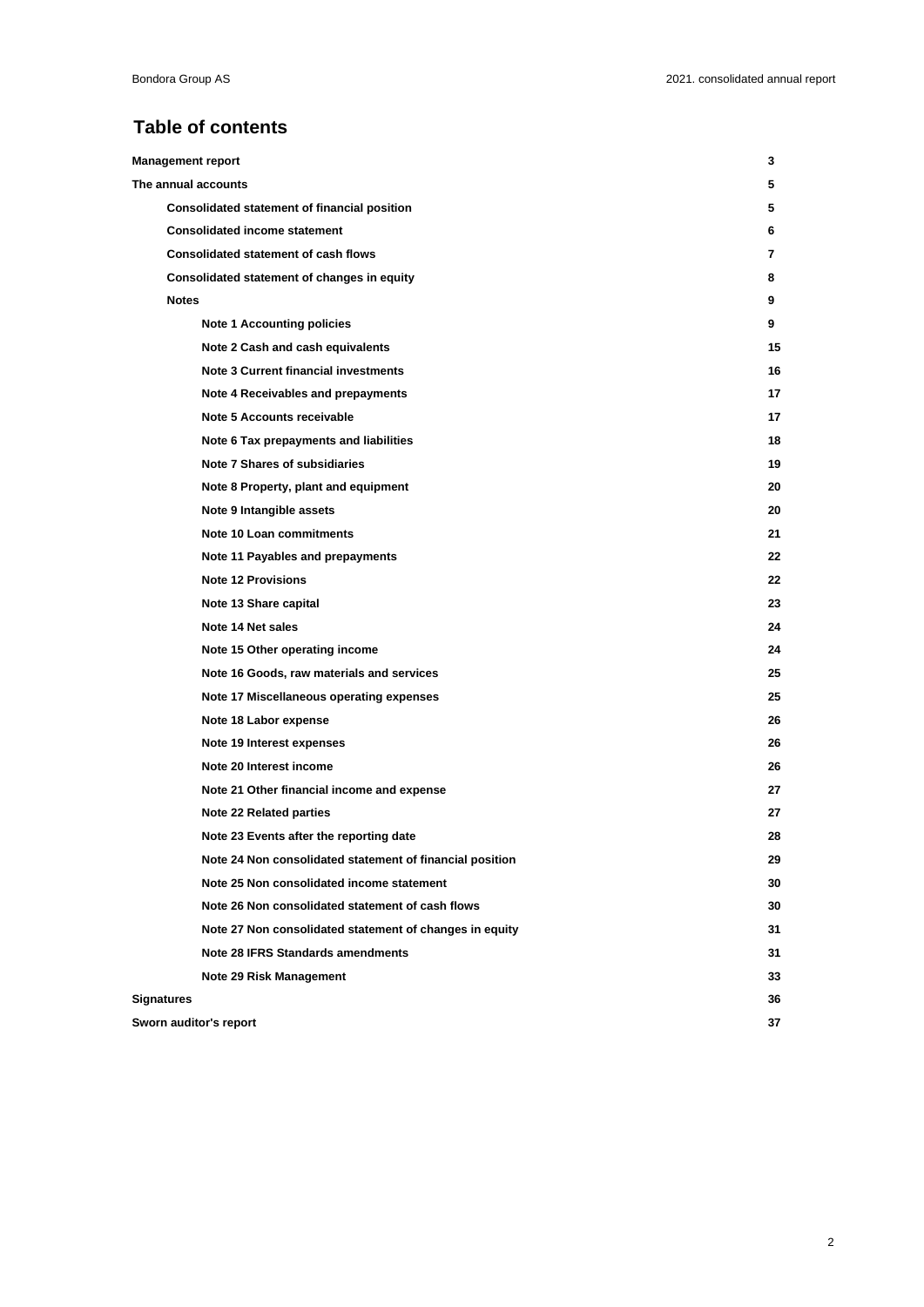### Management report

Bondora wishes to help people enjoy the life they desire without worrying about their finances. We offer modern easy-to-use solutions which enable everyone to save, invest and spend their money as they choose and need. Our goal is to be a reliable partner in all financial matters.

We have 14 years of experience in offering various products in international financial markets. Our customer base has grown to 250,000 and we operate in nearly all countries of the European Union.

We work daily to diversify our product portfolio and make all our products available to an increasingly wider range of users both in and outside Europe. Our target is to have 1 million active customers in the next few years.

### Results for 2021<sup>1</sup>

Bondora Group AS increased both revenue and net profit in 2021, improving sales in Finland and Estonia.

### Key highlights of 2021

- Revenue grew to €29.8m
- Net profit was €6.7m and net margin was 22%
- Loans issued totalled €140.7m
	- o Of which €54.9m was issued in Finland and €85.5m was issued in Estonia
- Bondora's customer base at the end of 2021 comprised 248,124 customers

| <b>Key metrics</b>          | 2021       | 2020       | 2020-2019  | Change (2021<br>vs 2020) | Change (2021<br>vs 2020-2019) |
|-----------------------------|------------|------------|------------|--------------------------|-------------------------------|
| Revenue, $\epsilon$         | 29,770,434 | 21,379,772 | 29,713,092 | 39%                      | 0%                            |
| EBITDA, $\epsilon$          | 7,246,148  | 3,945,362  | 5,525,625  | 84%                      | 31%                           |
| Net profit, $\epsilon$      | 6,674,673  | 3,427,040  | 5,007,303  | 95%                      | 33%                           |
| Return on equity            | 48%        | 47%        | 69%        | 2%                       | $-30%$                        |
| Return on assets            | 37%        | 33%        | 48%        | 12%                      | $-23%$                        |
| Average number of employees | 90         | 77         | 77         | 17%                      | 17%                           |

EBITDA – earnings before interest, tax depreciation and amortisation Return on equity (ROE) = net profit or loss for the period / total equity Return on assets (ROA) = net profit or loss for the period / total assets

Our revenue mainly consists of loan origination and administration fees and revenue from the sale of additional products such as insurance and flexibility products. In 2021, our business operations fully recovered from the uncertainty caused by the COVID-19 pandemic and we issued in Estonia and Finland loans of €140.4m in total. Loans originated in Finland in 2021 amounted to €54.9m, accounting for 21% of the loans we have issued in Finland through the years. During the year, we relaunched loan origination operations in Spain and made preparations for entering the Dutch market in the first half of 2022. The period's loan origination fees amounted to €6.8m, loan administration fees totalled €19.2m and revenue from the sale of additional products was €3.3m.

Expansion of the customer base and growth in service provision in 2021 increased our direct operating expenses, the largest share of which is made up of advertising expenses. We also strengthened our product and technology development teams in preparation of penetrating new markets and expanding our product portfolio in all our target markets. Our team grew by 13 people in 2021. The period's average number of staff converted to full-time equivalent was 90.

<sup>1</sup> Bondora Group AS group was established on 2 September 2019 and this is the group's second annual report. For better assessment of the results, the management report outlines the group's key metrics for three periods:<br>1) the reporting period: financial year 2021, which covers the period 1 Ja

<sup>1)</sup> the reporting period: financial year 2021, which covers the period 1 January 2021–31 December 2021;<br>2) the comparative period: financial year 2020, which covers the period 1 January 2020–31 December 20

<sup>2)</sup> the comparative period: financial year 2020, which covers the period 1 January 2020–31 December 2020;

the group's first financial year 2019-2020, which covers the period 2 September 2019-31 December 2020 and does not have a comparative period.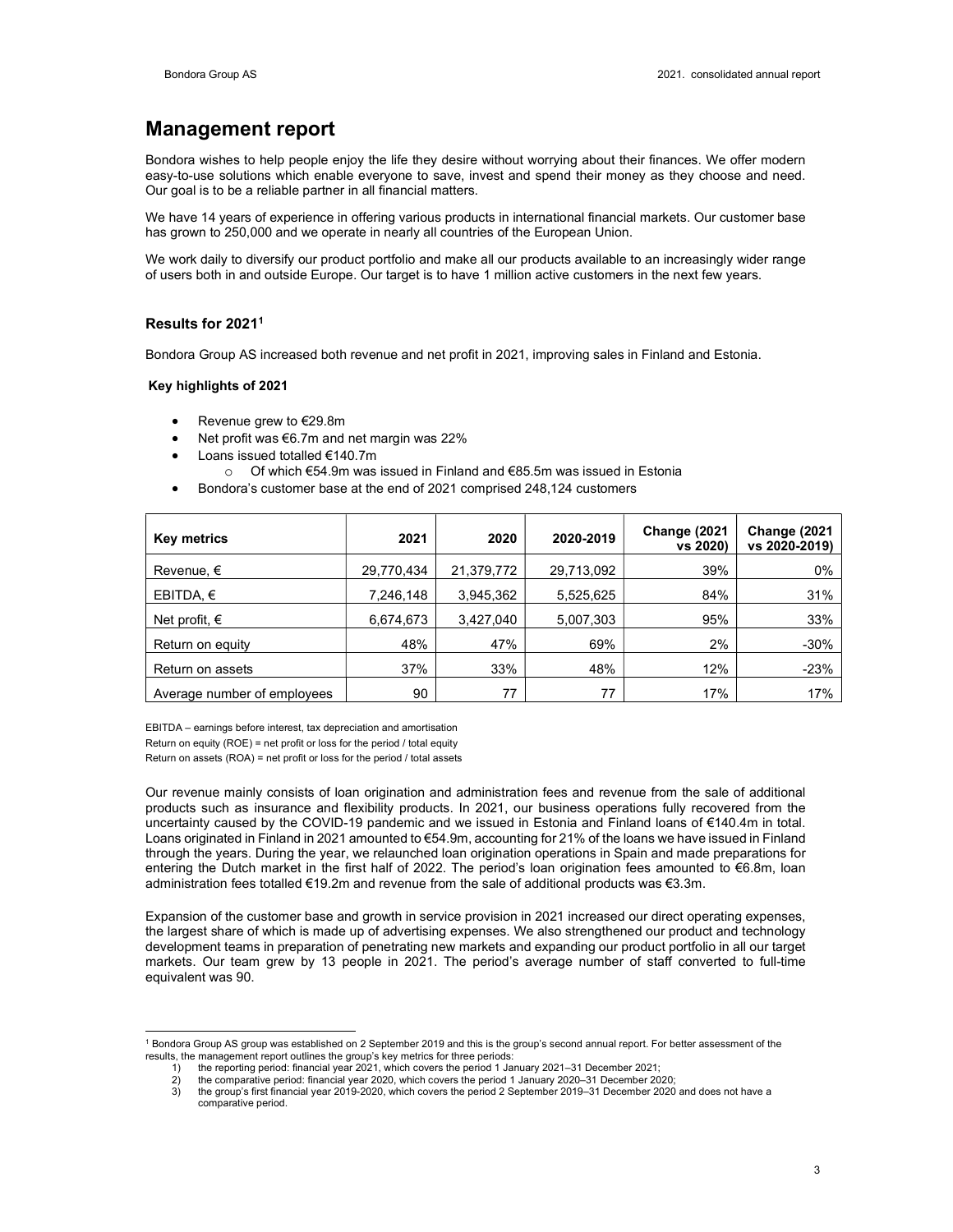Despite additional expenses we ended the financial year with a net profit of €6.6m, which was 95% larger than a year earlier.

Bondora Group AS's net cash flow for 2021 was €5.9m and the year-end balance of cash and cash equivalents was €10.8m. This provides us with sufficient liquidity to carry out our expansion plans in 2022 without raising additional debt or equity capital.

Investments made in property, plant and equipment and intangible assets in 2021 totalled €0.25m.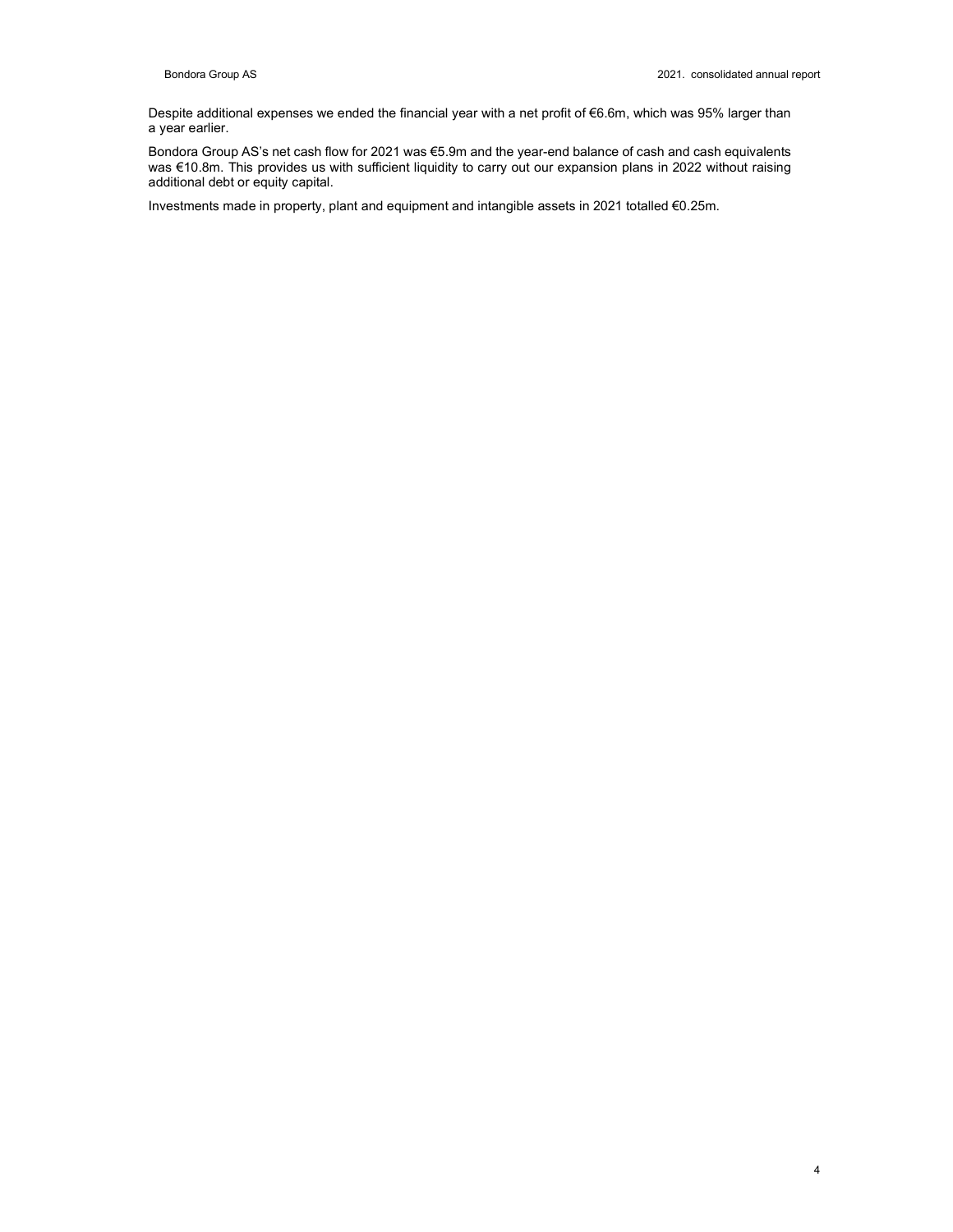## **The annual accounts**

## **Consolidated statement of financial position**

|                                                                     | 31.12.2021 | 31.12.2020 | <b>Note</b> |
|---------------------------------------------------------------------|------------|------------|-------------|
| Assets                                                              |            |            |             |
| <b>Current assets</b>                                               |            |            |             |
| Cash and cash equivalents                                           | 10 795 148 | 4 836 132  | 2           |
| <b>Financial investments</b>                                        | 192 225    | 541 605    | 3           |
| Receivables and prepayments                                         | 6 069 051  | 3 997 143  | 4,5         |
| Inventories                                                         | 14 205     | 7 5 6 5    |             |
| <b>Total current assets</b>                                         | 17 070 629 | 9 382 445  |             |
| Non-current assets                                                  |            |            |             |
| Property, plant and equipment                                       | 654 836    | 657 462    | 8           |
| Intangible assets                                                   | 381 987    | 410 348    | 9           |
| <b>Total non-current assets</b>                                     | 1 036 823  | 1 067 810  |             |
| <b>Total assets</b>                                                 | 18 107 452 | 10 450 255 |             |
| Liabilities and equity                                              |            |            |             |
| Liabilities                                                         |            |            |             |
| <b>Current liabilities</b>                                          |            |            |             |
| Loan liablities                                                     | 256 017    | 258 686    | 10          |
| Payables and prepayments                                            | 3 041 689  | 1966935    | 11          |
| <b>Total current liabilities</b>                                    | 3 297 706  | 2 225 621  |             |
| Non-current liabilities                                             |            |            |             |
| Loan liablities                                                     | 303 187    | 392 748    | 10          |
| Provisions                                                          | 554 886    | 554 886    | 12          |
| <b>Total non-current liabilities</b>                                | 858 073    | 947 634    |             |
| <b>Total liabilities</b>                                            | 4 155 779  | 3 173 255  |             |
| Equity                                                              |            |            |             |
| Equity held by shareholders and partners in parent<br>company       |            |            |             |
| Issued capital                                                      | 50 001     | 25 001     | 13          |
| Unregistred equity                                                  | 0          | 25 000     | 13          |
| Share premium                                                       | 4 474 156  | 4 472 129  |             |
| Treasury shares                                                     | $-2027$    | 0          |             |
| Retained earnings (loss)                                            | 2754870    | -2 252 433 |             |
| Annual period profit (loss)                                         | 6 674 673  | 5 007 303  |             |
| Total equity held by shareholders and partners<br>in parent company | 13 951 673 | 7 277 000  |             |
| <b>Total equity</b>                                                 | 13 951 673 | 7 277 000  |             |
| <b>Total liabilities and equity</b>                                 | 18 107 452 | 10 450 255 |             |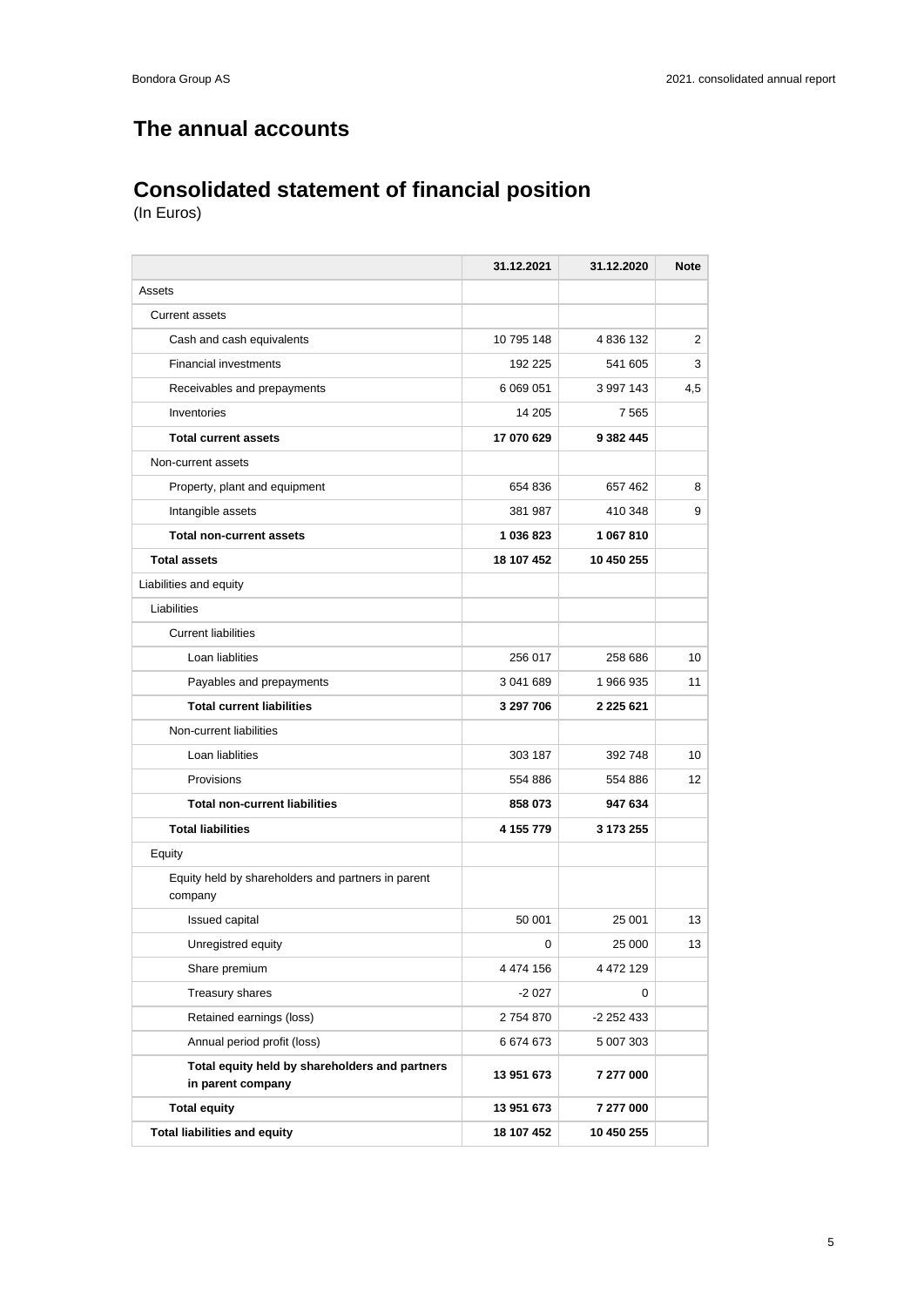## **Consolidated income statement**

|                                                                   | 2021        | 2020        | <b>Note</b> |
|-------------------------------------------------------------------|-------------|-------------|-------------|
| Revenue                                                           | 29 770 434  | 29 713 092  | 14          |
| Other income                                                      | 1 1 5 5     | 94 438      | 15          |
| Raw materials and consumables used                                | -4 689 208  | -5 434 537  | 16          |
| Other operating expense                                           | -12 416 742 | -13 266 664 | 17          |
| Employee expense                                                  | $-5427290$  | -5 500 895  | 18          |
| Depreciation and impairment loss (reversal)                       | $-456094$   | $-348204$   | 8,9         |
| Other expense                                                     | $-12175$    | $-15016$    |             |
| <b>Operating profit (loss)</b>                                    | 6770080     | 5 242 214   |             |
| Interest income                                                   | 19 974      | 84 540      | 20          |
| Interest expenses                                                 | $-29251$    | $-91823$    | 19          |
| Other financial income and expense                                | $-86130$    | $-227628$   | 21          |
| Profit (loss) before tax                                          | 6674673     | 5 007 303   |             |
| Annual period profit (loss)                                       | 6674673     | 5 007 303   |             |
| Profit (loss) from shareholders and partners in parent<br>company | 6674673     | 5 007 303   |             |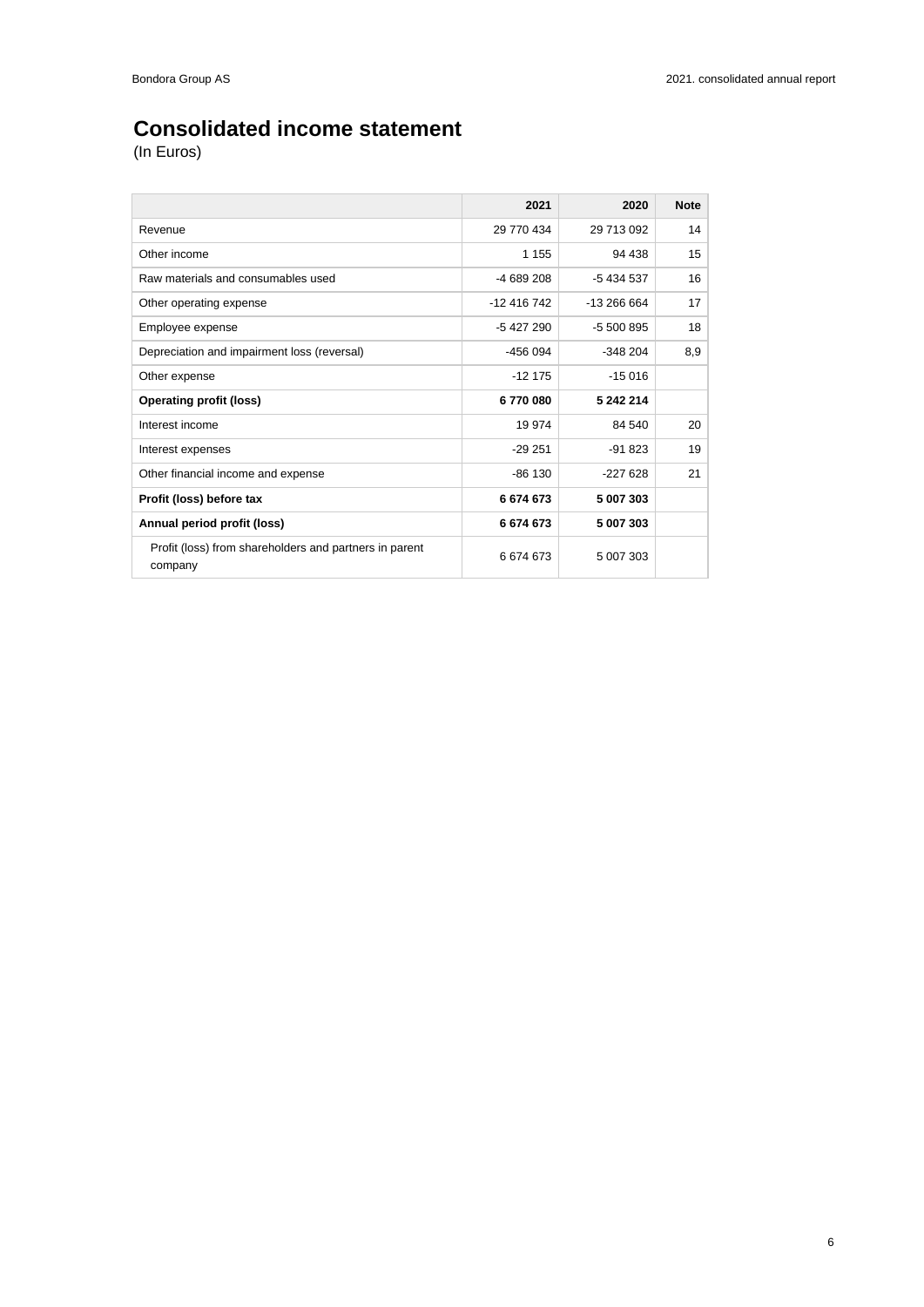## **Consolidated statement of cash flows**

|                                                                           | 2021       | 2020       | <b>Note</b>    |
|---------------------------------------------------------------------------|------------|------------|----------------|
| Cash flows from operating activities                                      |            |            |                |
| Operating profit (loss)                                                   | 6770080    | 5 242 214  |                |
| Adjustments                                                               |            |            |                |
| Depreciation and impairment loss (reversal)                               | $-456094$  | $-348204$  | 8,9            |
| Other adjustments                                                         | 849 256    | 1 580 263  |                |
| <b>Total adjustments</b>                                                  | 393 162    | 1 232 059  |                |
| Changes in receivables and prepayments related to<br>operating activities | -2 071 907 | -3 997 144 | 4,5            |
| Changes in inventories                                                    | $-6640$    | -7 565     |                |
| Changes in payables and prepayments related to<br>operating activities    | 1 074 755  | 3 110 337  | 11             |
| Interest received                                                         | 1469       | 2 2 0 5    | 20             |
| Other cash flows from operating activities                                | 465 839    | 13 503     |                |
| Total cash flows from operating activities                                | 6 626 758  | 5 595 609  |                |
| Cash flows from investing activities                                      |            |            |                |
| Purchase of property, plant and equipment and intangible<br>assets        | $-245053$  | -743 595   | 8,9            |
| Other cash inflows from investing activities                              | 226 922    | 386 393    | 3              |
| Total cash flows from investing activities                                | -18 131    | $-357202$  |                |
| Cash flows from financing activities                                      |            |            |                |
| Repayments of loans received                                              | $-649611$  | $-402275$  | 10             |
| Total cash flows from financing activities                                | -649 611   | $-402275$  |                |
| <b>Total cash flows</b>                                                   | 5959016    | 4836132    |                |
| Cash and cash equivalents at beginning of period                          | 4 836 132  | $\Omega$   | $\overline{2}$ |
| Change in cash and cash equivalents                                       | 5959016    | 4836132    |                |
| Cash and cash equivalents at end of period                                | 10 795 148 | 4 836 132  | $\overline{2}$ |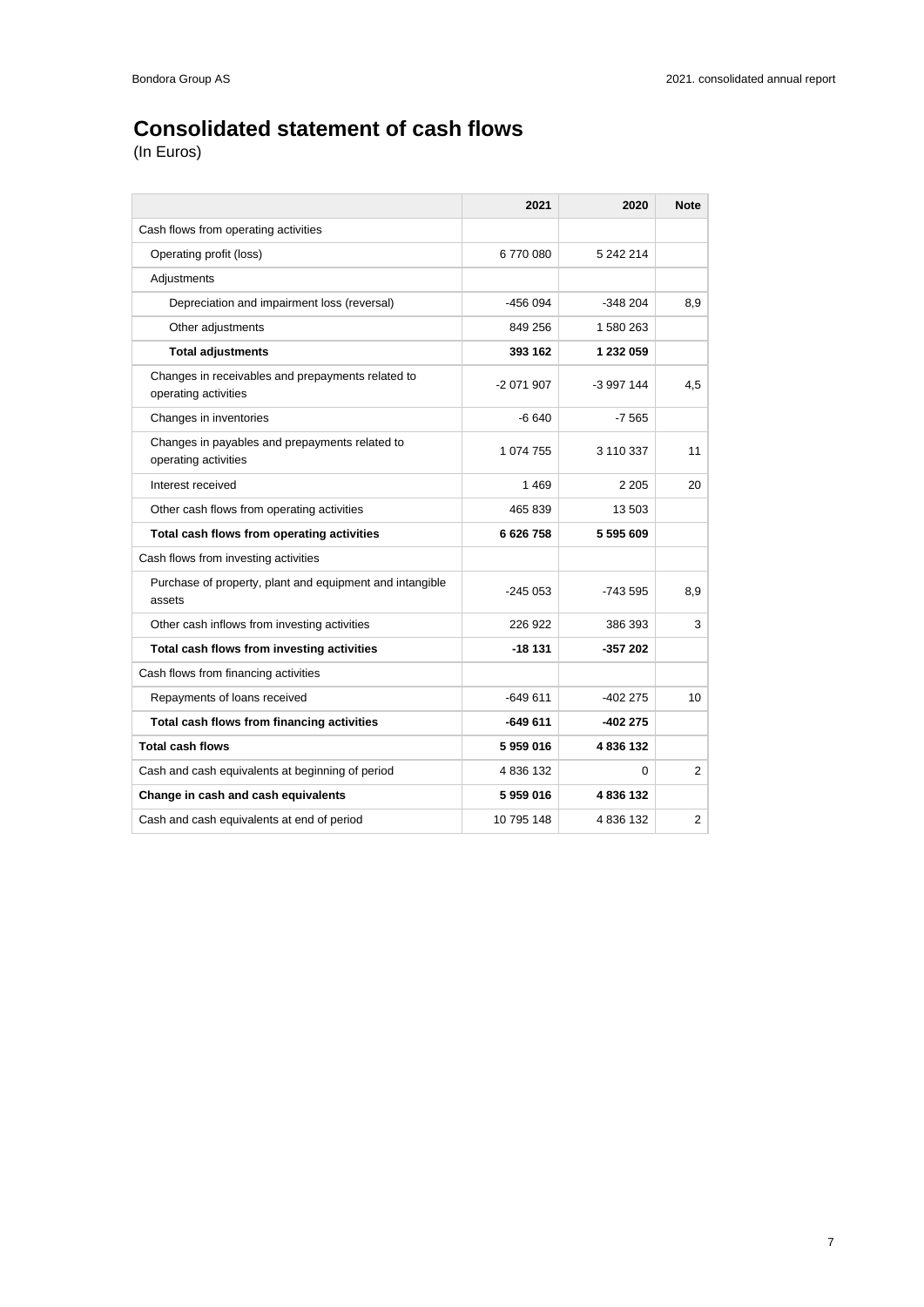## **Consolidated statement of changes in equity**

(In Euros)

|                             |                                                            |                        |               |                 |                             | <b>Total</b>  |
|-----------------------------|------------------------------------------------------------|------------------------|---------------|-----------------|-----------------------------|---------------|
|                             | Equity held by shareholders and partners in parent company |                        |               |                 |                             |               |
|                             | Issued capital                                             | Unregistered<br>equity | Share premium | Treasure shares | Retained<br>earnings (loss) |               |
| 31.12.2019                  | 25 001                                                     | 0                      | 0             | 0               | $-22501$                    | 2 500         |
| Annual period profit (loss) | 0                                                          | 0                      | 0             | 0               | 5 007 303                   | 5 007 303     |
| Other changes in equity     | 0                                                          | 25 000                 | 4 4 7 2 1 2 9 | 0               | -2 229 932                  | 2 2 6 7 1 9 7 |
| 31.12.2020                  | 25 001                                                     | 25 000                 | 4 4 7 2 1 2 9 | 0               | 2754870                     | 7 277 000     |
| Annual period profit (loss) | 0                                                          | 0                      | 0             | 0               | 6674673                     | 6674673       |
| Other changes in equity     | 25 000                                                     | $-25000$               | 2 0 2 7       | $-2027$         | 0                           | 0             |
| 31.12.2021                  | 50 001                                                     | 0                      | 4 4 7 4 1 5 6 | $-2027$         | 9 429 543                   | 13 951 673    |

Additional information about share capital can be found in Note 13.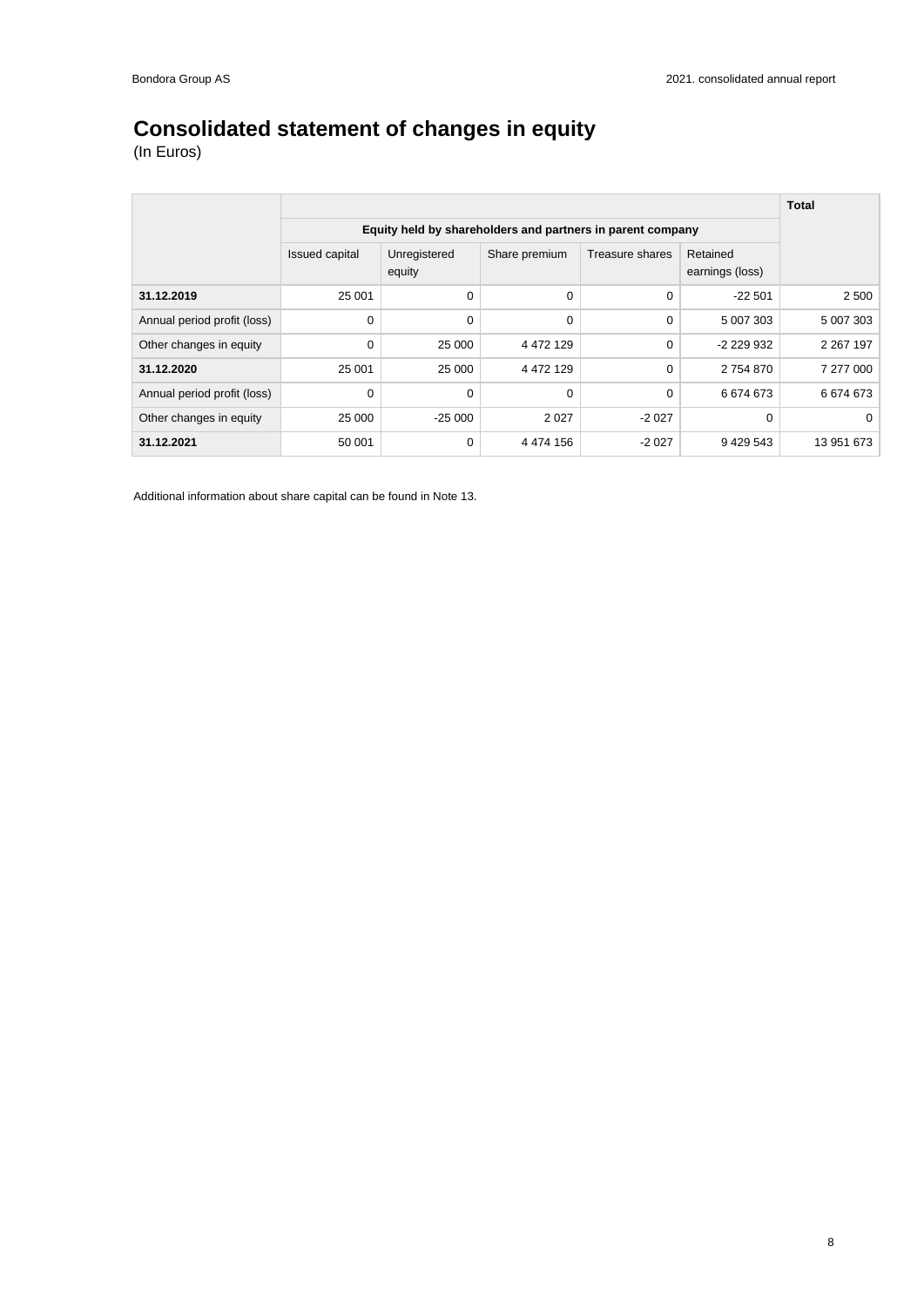### **Notes**

### **Note 1 Accounting policies**

### **General information**

Bondora Group AS (hereinafter "the Group") is a company incorporated and domiciled in the Republic of Estonia (registry number 11483929, address: A. H. Tammsaare tee 47, 11316 Tallinn), which is involved in the provision of consumer credit by issuing consumer loans in countries of the euro area.

The Estonian Financial Supervision Authority has granted Bondora AS a license for operating as a credit provider in Estonia. The Group sells the receivables related to loans issued to investors. Sold loans are not held as a financial assets of the Group.

These consolidated financial statements have been prepared and submitted for approval in conformity with the requirements and to meet the obligations set forth in the Estonian Accounting Act and the Estonian Commercial Code.

Under the Estonian Commercial Code, the annual report, which has been prepared by the management board and approved by the supervisory board, must also be approved by the annual general meeting of the shareholders. These financial statements are part of the annual report which needs to be approved by the general meeting and a basis for adopting a resolution on the allocation of profit.

Shareholders may decide not to approve the annual report which has been prepared by the management board and approved by the supervisory board and may demand that a new annual report will be prepared.

These consolidated financial statements are presented in euros, which is the company's functional and presentation currency. All figures in the report have been rounded to the nearest full euro.

The consolidated financial statements for 2021 have been prepared in accordance with International Financial Reporting Standards as adopted by the European Union (IFRS EU). The financial statements have been prepared using the historical cost basis and the accrual basis of accounting.

The financial statements for the period have been prepared for the period 01.01.2021-31.12.2021

2020 data involve the extended period September 2, 2019 till December 31, 2020.

The annual report for 2021 has been prepared using the opportunity of the Enterprise Portal of Registers and Information Systems to submit the Annual Report in accordance with the International Financial Reporting Standards (IFRS) using the annual report form in the Company Portal. The Estonian Financial Reporting Standard (EFS) forms are used as the reporting basis, which largely comply with the requirements of the IFRS forms.

A small difference, the name of the main report form can be pointed out: Balance Sheet (Estonian Financial Reporting Standard (EFS)) - Statement of Financial Position (IFRS).

### **Management's estimates and judgements**

The preparation of financial statements in accordance with IFRS requires management to make assumptions, estimates and judgements that affect the application of accounting policies and reported amounts of assets and liabilities and income and expenses. Actual results may differ from estimates. The estimates and underlying assumptions are reviewed on an ongoing basis. The effect of a change in an accounting estimate is recognized in the current and any future periods affected by the change. Areas where management's judgements and estimates have a significant effect on the financial statements and financial results include the valuation of receivables and capitalization of development expenditures which are described in detail in accounting policies. Further information on relevant accounting policies is provided below.

Areas where management's judgements and estimates have a significant effect on the financial statements and financial results include the valuation of receivables and capitalization of development expenditures which are described in detail in accounting policies. Further information on relevant accounting policies is provided below.

Management believes that the underlying assumptions are appropriate and the financial statements prepared on the basis of those assumptions present fairly the financial position and financial performance of the company.

### **Preparation of consolidated statements**

In accordance with the IFRS, the notes to consolidated financial statements must include the separate primary financial statements of the parent (the consolidating entity). The separate financial statements have been prepared using the same accounting policies and measurement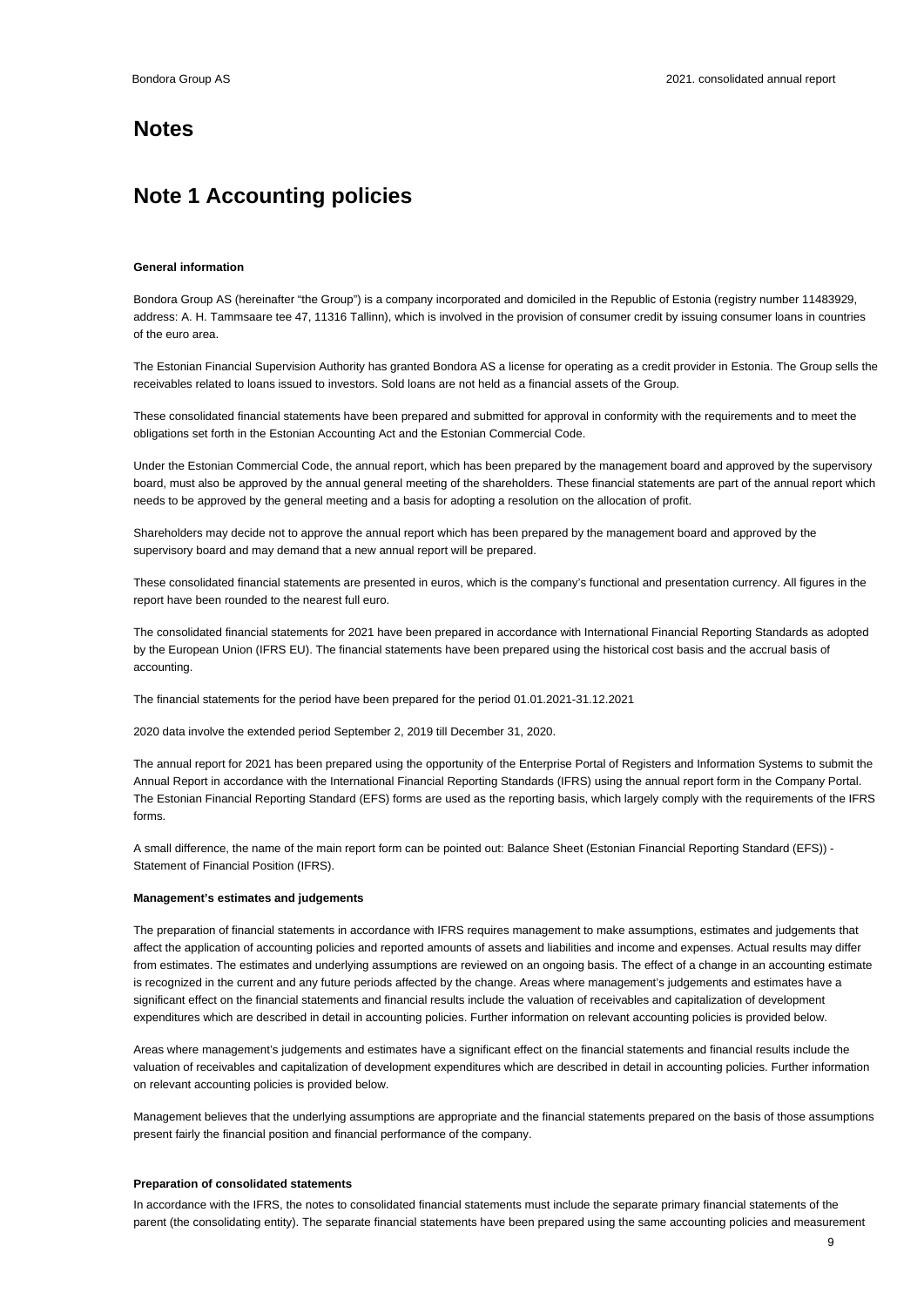bases that were used on the preparation of the consolidated financial statements.

These consolidated financial statements comprise the financial statements of Bondora Group AS and its subsidiaries Bondora AS, Bondora Solutions OÜ, Bondora Capital OÜ, BC Structured Finance OÜ and the Finnish branch Bondora AS Suomen sivuliikke.

The financial statements of the parent and all the subsidiaries under its control are consolidated line by line. All intra-group balances and transactions, and any unrealized income and expenses arising from intra-group transactions, are eliminated in preparing the consolidated financial statements except for investments in subsidiaries which in the separate primary financial statements of the parent are measured at acquisition cost

### **Financial assets**

According to IFRS 9 "Financial instruments" financial assets must be classified into three categories:

- 1. assets classified at restated cost;
- 2. assets classified at fair value through other comprehensive income;
- 3. assets classified at fair value through income statement.

Classification of debt instrument depends on company's business model for management of financial assets and class of financial asset's expected cash flow. Equity instruments are always classified at fair value or based on the irrevocable decision of the management to classify at fair value through comprehensive income, assuming that the instrument is not being held for trading purposes. In such case, it will be classified at fair value through profit.

IFRS 9 provides a model for representing loss of value – the expected credit loss model. It is a three phase approach based on the change of credit quality of financial assets after capitalization.

### **Accounting principles of financial assets and liabilities**

Financial assets and liabilities are capitalized when Group becomes a party of contractual provisions of the instrument. Upon capitalization, transaction costs are added to fair value, except with financial assets at fair value through income statement, in which case transaction costs are represented as expenses in the income statement. Financial assets measurable at fair value are represented in the financial position report with trade date. Group unrecognizes a financial asset when:

- 1. its contractual rights to the cash flows from the financial asset expire or have been realized; or
- 2. it transfers substantially all the risks and rewards of ownership of the financial asset.

### **Classification of financial assets**

Group classifies its financial assets into three measuring categories:

- 1. at fair value through profit;
- 2. at fair value through other comprehensive income;
- 3. at amortized cost. Classification depends on whether the asset is a debt instrument, an equity instrument or a derivative financial instrument.

### **Debt instrument**

Debt instrument is an instrument, that from the perspective of the issuer, is a financial liability. Classification and further representation depends on:

- 1. the business model for financial asset management, and
- 2. the contractual cash flows deriving from the financial asset.

Business model explains how Group governs its financial assets to create cash flow. Group's objective is to create contractual cash flow or collect cash flow both through contractual payments and selling assets. In case neither business model is relevant (financial assets are held for the purpose of being traded, for example), they will be classified as "other" business models and represented at fair value through profit.

Debt instruments are categorized as follows:

- 1. Financial assets held for the purposes of collecting contractual cash flow with cash flow consisting only of the principal part and the interest calculated based on outstanding principal part, not classified at fair value through profit, represented at restated cost.
- 2. Financial assets held both for collecting contractual cash flow as well as for trading with cash flow consisting only of the principal part and the interest calculated based on outstanding principal part, not classified at fair value through profit, represented at fair value through comprehensive income.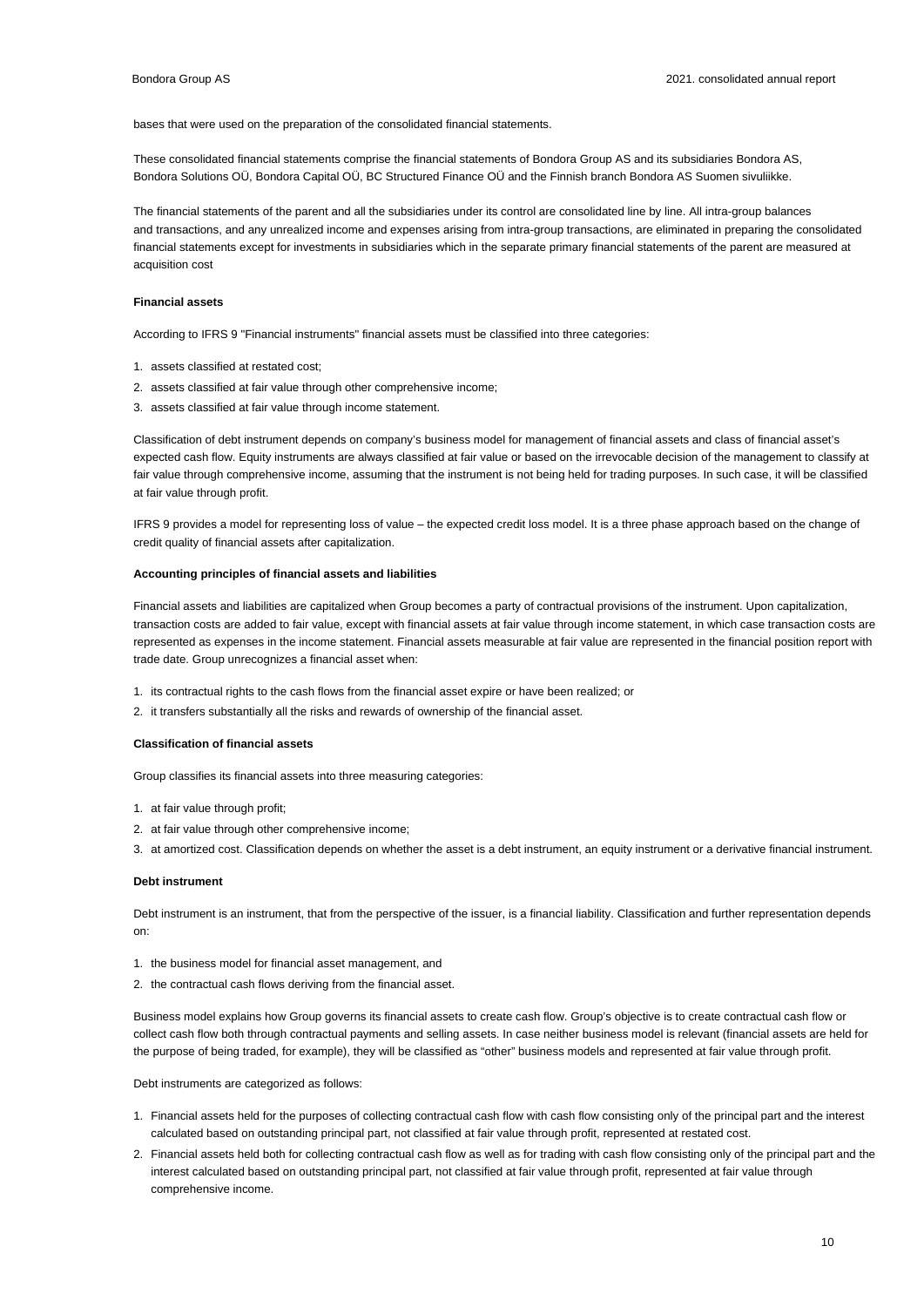3. Financial assets that do not comply with the terms of representation at restated cost or at fair value through comprehensive income, represented at fair value through profit.

Group classifies financial assets under loans and claims category. Debt instruments are represented as Financial Investments in the financial position report.

Group's business model with loans is collecting contractual cash flows. Loans are sold only when a significant credit risk arises. Therefore, business model for this asset portfolio is holding assets for collecting contractual cash flow. Restated cost and effective interest rate Restated cost is a financial asset's or liability's historical cost, minus the repayments of the principal part, plus or minus the cumulative amortization using the effective interest method of any difference between that initial amount and the maturity amount and that has been restated with a discount deriving from the loss of value of the financial asset.

Effective interest rate is the rate for financial asset's gross carrying amount calculated by discounting the expected payable cash flow during the expected contract period of the financial asset or liability (i.e. restated cost before discount) or the financial liability's historical cost. The calculation does not consider expected credit loss, but includes all costs paid or received between parties of the contract, transaction costs and all other costs or discounts that are an inherent part of the interest rate, such as loan issuance costs.

Deriving from the terms of the Loan Contract and Terms of Use, loans issued to customers are not represented in the Group's statement of financial position because the receivables are resold. Similarly, the funds raised from investors for the acquisition of receivables are not recognized as deposits from customers. Portal owner can only use the User's money transferred to Bondora based on the Terms of Use and Loan Contract and to complete Portal owners' responsibilities deriving from that same document.

As an exception, loan claims acquired through Bondora by a consolidated subsidiary BC Structured Finance OÜ where the parent company has an indirect holding were represented in the Group's statement of financial position. As of the reporting date, these loan claims have been moved out of the Group's statement of financial position together with the indirect ownership.

### **Equity instrument**

Equity instrument is an instrument that, from the perspective of the issuer, meets the definition of equity instrument, which means the instrument does not include any contractual liability for payments and verifies shareholding in company's net assets, i.e. assets after subtraction of all liabilities.

### **Measurement of financial assets**

Group measures expected credit loss of represented debt instruments in restated cost based on future information. An important factor in measuring this is the Group's parent company's experience with loan recovery, based on historical data.

Expected credit loss considers:

- 1. impartial and probability-weighted amount determined through many different possible outcomes;
- 2. the time value of money;
- 3. reasonable and justified information attainable in the end of the report period with reasonable cost and effort about past events, current terms and future economic estimates.

The IFRS 9 credit loss measuring model has three phases that consider change in credit quality from the moment of capitalization. The 12-month phase (phase 1) is applied with all item lines, except where there has been significant increase of credit risk compared to capitalization. Item lines that have had a significant increase of credit risk (phase 2) or decrease of value (phase 3). Item lines that have fallen into phases 2 and 3, have their expected credit risk measured always for the entire contract period.

### **Fair values of financial assets and liabilities**

Fair value is the amount for which it is possible to exchange or account the asset for liability through usual business transactions between independent forces of the market on valuation day. Fair value is estimated based on the assumption that sale of assets or payment of liabilities will take place either

- 1. in main market conditions of the asset or liability, or
- 2. in case there is no main market, in market conditions most favorable for the asset.

While determining the fair value of an asset or a liability it is presumed that market forces will consider their own economic interest. To determine fair value, Group will use relevant methods with sufficient data to estimate fair value, while maximizing use of relevant observable inputs and minimizing use of unobservable inputs.

Profits and losses deriving from change of fair value are represented in the income statement under Financial Incomes and Losses.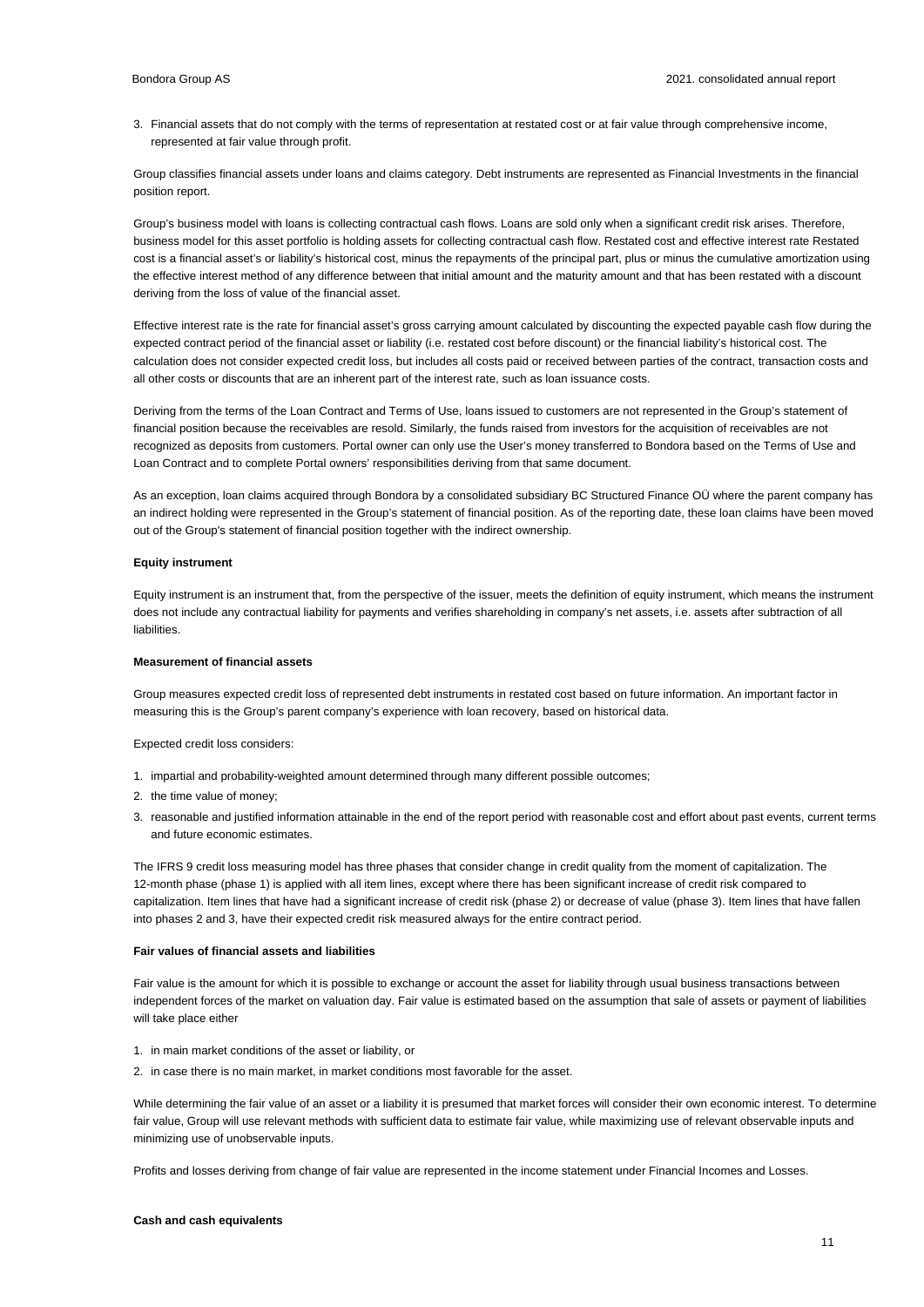Cash and cash equivalents comprise current accounts and term deposits with a maturity of up to three months. In the statement of financial position, cash and cash equivalents are measured at fair value by applying the official exchange rates of the European Central Bank as at the reporting date.

#### **Foreign currency transactions and assets and liabilities denominated in a foreign currency**

A transaction in a foreign currency is recorded by applying to the foreign currency amount the exchange rate of the European Central Bank at the date of the transaction. At the reporting date, monetary assets and liabilities denominated in foreign currencies are translated to euros by applying the exchange rates of the European Central Bank ruling at that date.

Gains and losses on translation are recognized in the net amount in profit or loss (within expenses) in the period in which they arise.

#### **Shares of subsidiaries and associates**

A subsidiary is an entity controlled by the Group. Control exists when the Group has the power to govern the financial and operating policies of an entity so as to obtain benefits from its activities. In assessing control, potential voting rights that currently are exercisable are taken into account.

The financial statements of the subsidiaries are prepared for the same period as the consolidated financial statements. If a subsidiary uses accounting policies other than those adopted in the consolidated financial statements for like transactions and events, appropriate adjustments are made to its financial statements in preparing the consolidated financial statements.

From the date of acquisition, a subsidiary is recognized in the statement of financial position of the parent and fully consolidated in preparing consolidated financial statements. The date of acquisition is the date on which the Group obtains control of the subsidiary. A subsidiary is consolidated until the date the Group loses control of it.

### **Plant, property and equipment and intangible assets**

### **Tangible assets**

Property, plant and equipment are tangible items which are used in the Group's own economic activities and have a useful life of more than one year. Assets whose useful life exceeds one year but cost is insignificant are recognised as an expense. On initial recognition, an item of property, plant and equipment is measured at cost, which consists of the purchase price (including customs duties and other non-recoverable taxes) and any other costs directly attributable to bringing the asset the location and condition necessary. When an item of property, plant and equipment consists of significant parts that have different useful lives, the parts are accounted for separately.

The costs of subsequent improvements to items of property, plant and equipment are added to the carrying amount of the underlying asset or recognised as separate parts of the improved item if they meet the definition of property, plant and equipment and the recognition criteria (including it being probable that the costs will participate in the generation of future economic benefits). The original cost of the replaced item or a part of it and the related depreciation charge is derecognised. Current maintenance and repair costs are recognised as an expense as incurred. In the statement of financial position an item of property, plant and equipment is carried at cost less any accumulated depreciation and any impairment losses. At the reporting date, the management of Bondora Group AS assesses whether there is any indication that an asset may be impaired. If the recoverable amount of an item of property, plant and equipment (the higher of the asset's net selling price and value in use) is lower than its carrying amount, the asset is written down to its recoverable amount.

Depreciation of an asset begins when it is in the location and condition intended by management. Depreciation of an asset ceases when the depreciable amount is fully depreciated or the asset is permanently retired from use. Depreciation of an asset temporarily retired from use does not cease.

At the reporting date the Group assesses whether the depreciation rates assigned to assets correspond to their remaining useful lives. Where necessary, the rates are adjusted. The effect of changes in estimates is recognised in the current and subsequent periods.

### **Intangible Assets**

Intangible assets are identifiable non-monetary assets without physical substance. Intangible non-current assets are intangible assets which the Group expects to use for more than one year. An intangible asset is recognised in the statement of financial position only if the asset is controlled by the Group, it is probable that the expected future economic benefits which are attributable to the asset will flow to the Group and the cost of the asset can be measured reliably. An intangible asset is measured initially at its cost, which comprises the purchase price and any other directly attributable acquisition costs. Development expenditure is the expenditure incurred in the application of research findings to the development, design or testing of specific new products, services, processes or systems. Development expenditure is capitalized and recognised as an intangible asset if all of the following criteria are met:

- 1. completion of the asset is technically and financially feasible,
- 2. the Group intends to complete the asset,
- 3. the Group can use or sell the asset, the future economic benefits expected from # the asset are measurable (this includes the existence of a market for the output of the asset or the asset itself),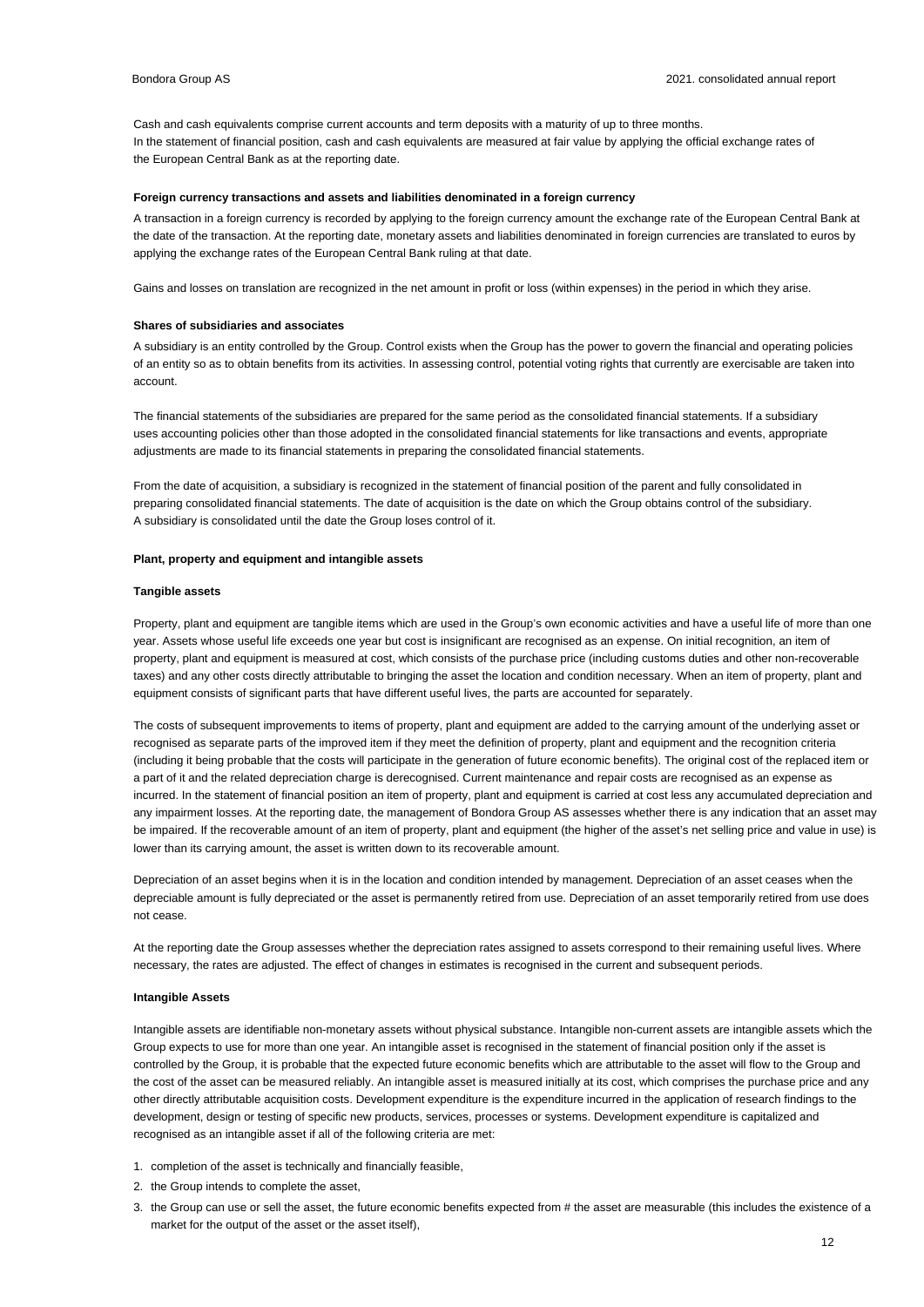4. the development expenditure attributable to the asset can be measured reliably.

At each reporting date, management assesses whether there is any indication that an asset may be impaired. If there is such indication, the asset is tested for impairment by estimating its recoverable amount. The recoverable amount of an asset is the higher of its fair value less costs to sell and its value in use calculated by applying the discounted cash flow method.

When tests indicate that the recoverable amount of an asset is lower than its carrying amount, the asset is written down to its recoverable amount. If it is not possible to estimate the recoverable amount of an individual asset, the recoverable amount of the smallest group of assets to which the asset belongs (the cash-generating unit) is determined. Write-downs (impairment losses) are recognised as an expense in the period in which they are made. When the test of the recoverable amount of an asset written down in a prior period indicates that the asset's recoverable amount has increased above its carrying amount, the previously recognised impairment loss is reversed and the carrying amount of the asset is increased. The increased carrying amount may not exceed the carrying amount that would have been determined (net of amortization or depreciation) had no impairment loss been recognised.

#### **Minimal acquisition cost** 1000

### **Useful life by assets group (years)**

| Assets group name                 | Useful life |
|-----------------------------------|-------------|
| Computers and computer<br>systems | 4           |
| Other tangible assets             | 4           |
| Right of use assets               | 3           |
| Patents, licenses, trademarks     | 5           |
| Development expenditures          | 3           |
| Other intangible assets           | 3           |

#### **Leases**

To recognize leases Group applies IFRS standard 16 "Leases".

The standard sets out the principles for the recognition, measurement, presentation and disclosure of leases. The standard requires companies to bring most leases on-balance sheet under a single model, eliminating the distinction between operating and finance leases.

Under IFRS 16, a contract is, or contains, a lease if it conveys the right to control the use of an identified asset for a period of time in exchange for consideration. For such contracts, the standard allows a lessee to recognize a right-of-use asset and a lease liability.

### Tenants must

- 1. recognize assets and liabilities for all leases of more than 12 months, unless the leased asset is of low value;
- 2. recognize depreciation on leased assets and interest on lease liabilities in the income statement.

The lease liability is measured at the present value of the remaining lease payments and discounted at the alternative borrowing rate 2%.

On the application of IFRS 16 the Group has used the following simplifications permitted by the standard:

- 1. a single discount rate has been applied to all leases;
- 2. on the date of initial adopting of the standard, the primary direct costs have been disregarded in estimating the value of the leased assets;
- 3. the period of the lease has been determined based on the terms agreed in the contract.

### **Financial liabilities**

According to IFRS 9 "Financial instruments" group capitalizes financial liabilities when it becomes a party of contractual provisions of the instrument. Financial liabilities are capitalized on trade day at fair value, minus the transaction cost deriving from emission of liability, such as service fee. Group's liabilities have been represented at historical cost in the financial reports of the present and the previous year. Financial liabilities (or parts of financial liabilities) are removed from the financial status report only when they have been erased (i.e. liabilities from the contract are either completed, cancelled or have expired).

Except bond discount, which, deriving from the terms of contract, is a discount of financial investments acquired with funds raised from bond emission. Discount is represented as decrease of liability. Discount is calculated based on Group's historical data (including expected recovery rate and state of dis-solvency rate) and information available about the debt instrument at the moment of discount calculation.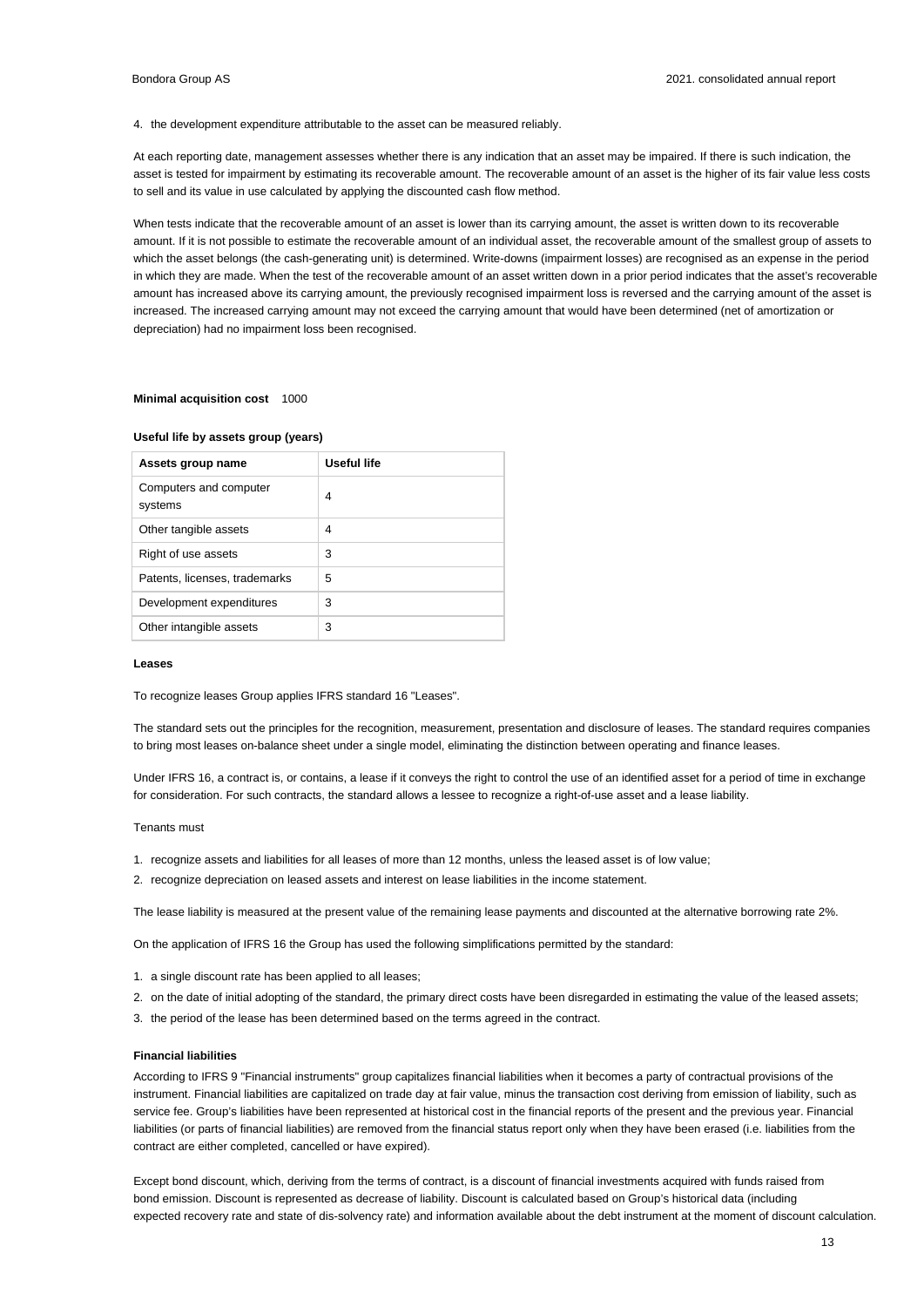Interest costs included in the financial liability are classified depending on the instrument's effective interest rate, on accrual basis, as period costs in the income statement under "Interest costs".

Classification of the financial liability is terminated only when it has been paid out, cancelled or it has expired.

#### **Revenue recognition**

Revenue is the increase of the economic benefit through the increase of assets or decrease in liabilities, that results in an increase of equity, excluding contributions by owners to the equity.

Revenue includes sales revenue from contracts with customers. Revenue is recognized when the service to customers is provided and in an amount that reflects the consideration that the Group expects to receive from providing that service.

Entity must follow five-step model to recognize the revenue:

- 1. identify contracts with customers
- 2. identify the separate performance obligation
- 3. determine the transaction price of the contract
- 4. allocate the transaction price to each of the separate performance obligations
- 5. recognize the revenue as each performance obligation is satisfied.

Most of revenue resulted from two services:

1. contract fees charged for the conclusion of loan agreements between investors and loan recipients;

2. monthly loan contract administration fees.

A contract fee is recognized as income when the contract between the Group and the loan recipient has been concluded. The service is paid for at the same time. The service is considered to be rendered when the contract has been signed.

The management fee is recognized as income on a monthly basis over the agreed schedule. Based on the statistics of the debt collection of previous periods, the Group recognizes the revenues regardless of whether the service is paid for on time or with a delay.

All expenses that are related to the generation of the contract fees and administrative fees are recognized as service fees expenses.

To calculate the interest income an effective interest rate is applied to the gross carrying amount of the financial asset or liability, excluding assets of which the value has been fallen at the time of the purchase of issue or whose value has been fallen after the issue of the instrument. Income from dividends is recognized when the Group has legal right to claim dividends.

### **Taxation**

Corporate income tax

Under the Income Tax Act in force in Estonia, a company's profit for the year is not subject to income tax. Income tax is levied on dividends, fringe benefits, gifts, donations, entertainment expenses, non-business expenses and adjustments to transfer prices.

The profit distributed as dividends is subject to income tax calculated as 20/80 of the amount distributed as the net dividend. Starting from January 1, 2019 a change of the corporate income taxation became effective. A reduced tax rate 14/86 can be used to the amounts distributed as net dividends and paid out regularly. Reduced rate can be used with the net dividends paid out on the fourth year. The amount of the dividends must be smaller than or equal to the average distributed profit of the previous three calendar years (starting from the profit of 2018) on which a resident company has paid income tax. The part of the distribute dividends that exceeds the average distributed profit of last three years is taxed with the regular rate 20/80.

The corporate income tax payable on dividends is recognised as a liability and income tax expense in the period in which the dividends are declared, irrespective of the period for which the dividends are declared or the period in which the dividends are actually distributed. The obligation to pay income tax arises on the 10th day of the month following the month in which the dividends were distributed.

Due to the specific nature of the taxation system, there are no differences between the tax bases and carrying amounts of the assets of companies registered in Estonia that could give rise to deferred tax assets or liabilities. The contingent income tax liability that would arise if all of the retained earnings were distributed as dividends is not recognised in the statement of financial position.

### **Related parties**

For the purposes of the consolidated financial statements of Bondora Group AS, related parties include: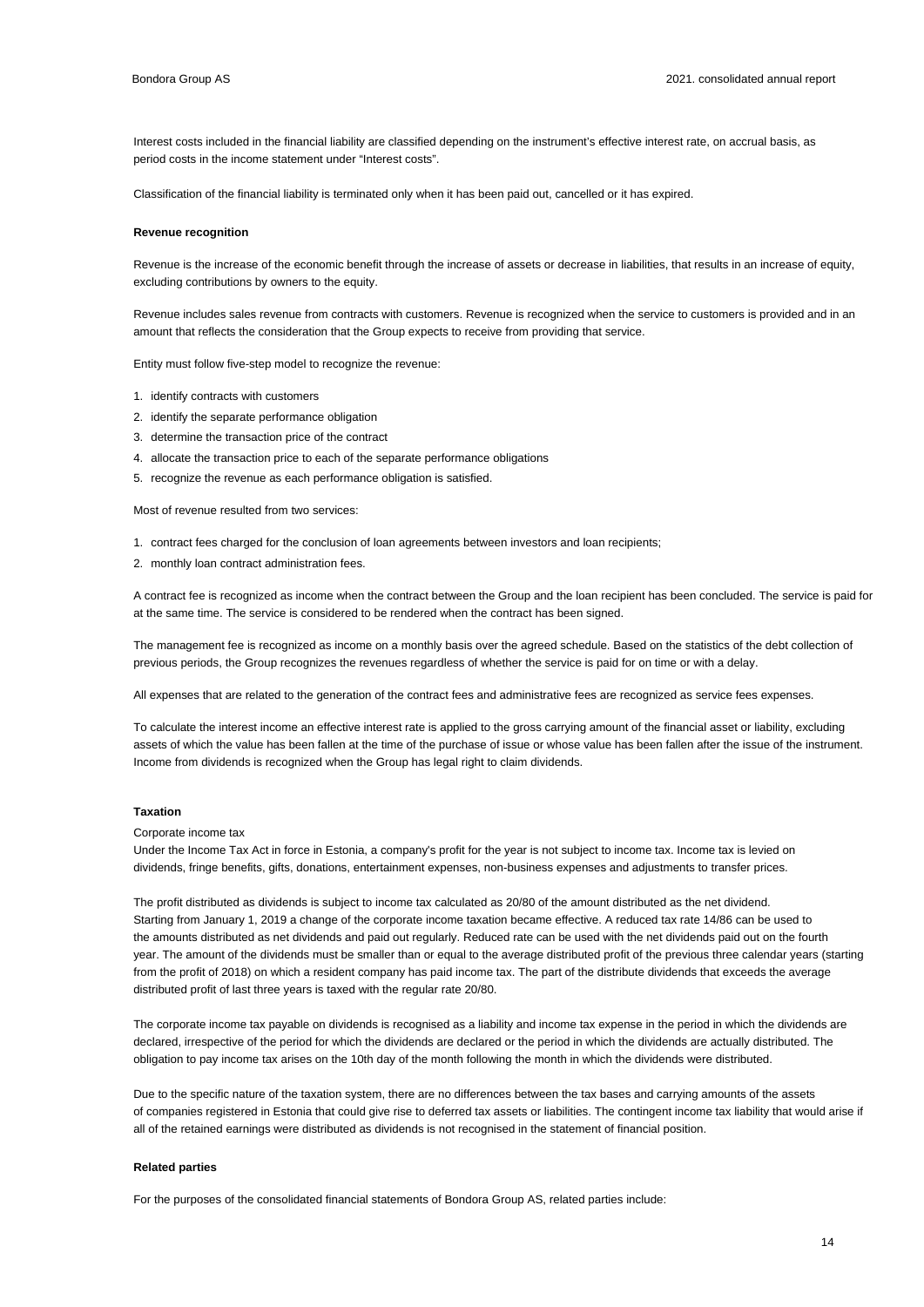- 1. owners of the Group;
- 2. members of the Management Board and Supervisory Board;
- 3. close family members of and companies under the control or significant influence by persons listed above.

Further information on purchase and sales and balances with related parties can be found in Note 22.

#### **Events after reporting date**

The consolidated financial statements reflect all significant events affecting the valuation of assets and liabilities that became evident between the reporting date and the date on which the financial statements were authorised for issue but are related to transactions of the reporting or prior periods.

Subsequent events that are indicative of conditions that arose after the reporting date but which will have a significant effect on the result of the next financial year, are disclosed in the notes to the consolidated financial statements.

### **Note 2 Cash and cash equivalents**

(In Euros)

|                                 | 31.12.2021 | 31.12.2020 |
|---------------------------------|------------|------------|
| <b>Bank accounts</b>            | 10 795 148 | 4 836 132  |
| Total cash and cash equivalents | 10 795 148 | 4 836 132  |

Bank accounts that are accounted for off the statement of financial position.

#### **Debt recovery account**

Debt recovery account is opened for administering the recovery of receivables assigned by the portal administrator (Bondora), which is used for coordinating repayments collected from debtors. Bailiffs and debt collection agencies transfer the amounts they collect to Bondora's debt recovery account from where they are transferred to investors in the Bondora portal. Bondora has the obligation to immediately transfer the amounts paid into the debt recovery account to the accounts of the portal. Accordingly, relevant funds are not part of the portal administrator's bankruptcy estate and no claim can be made on those funds in enforcement proceedings against the portal administrator, nor are the funds recognized in the portal administrator's statement of financial position.

For users this means, above all, that the cash they transfer to the account of Bondora does not become the property of Bondora but the user retains all the necessary rights for reclaiming the cash in full should Bondora run into financial difficulty.

#### **Customer account / Portal administrator's current account**

| Date       | <b>Account balance (EUR)</b> |
|------------|------------------------------|
| 31.12.2021 | 46 067 760                   |
| 31.12.2020 | 51 701 305                   |

The cash the users transfer to the Bondora environment under the User Agreement and the Loan Agreement is held in the portal administrator's current account with SEB Pank (also referred to as "portal administrator's current account"). The portal administrator does not pay the users interest on the cash the users have transferred to the portal administrator's current account. The portal administrator may use the cash the users have transferred to the environment of Bondora under the User Agreement and the Loan Agreement solely in accordance with the terms of the said agreements and for fulfilling its obligations under those agreements. Thus, the cash transferred by a user constitutes property (an asset) transferred for the performance of a mandate as defined in section 626 of the Law of Obligations Act. By nature, the underlying amount at bank constitutes a claim (against the bank) which the portal administrator has acquired in its own name but for the account of the user and which the portal administrator may use for performing its mandate only. Accordingly, relevant funds are not part of the portal administrator's bankruptcy estate and no claim can be made on those funds in enforcement proceedings against the portal administrator, nor are the funds recognized in the portal administrator's statement of financial position.

For users this means, above all, that the cash they transfer to the account of Bondora does not become the property of Bondora but the user retains all the necessary rights for reclaiming the cash in full should Bondora run into financial difficulty.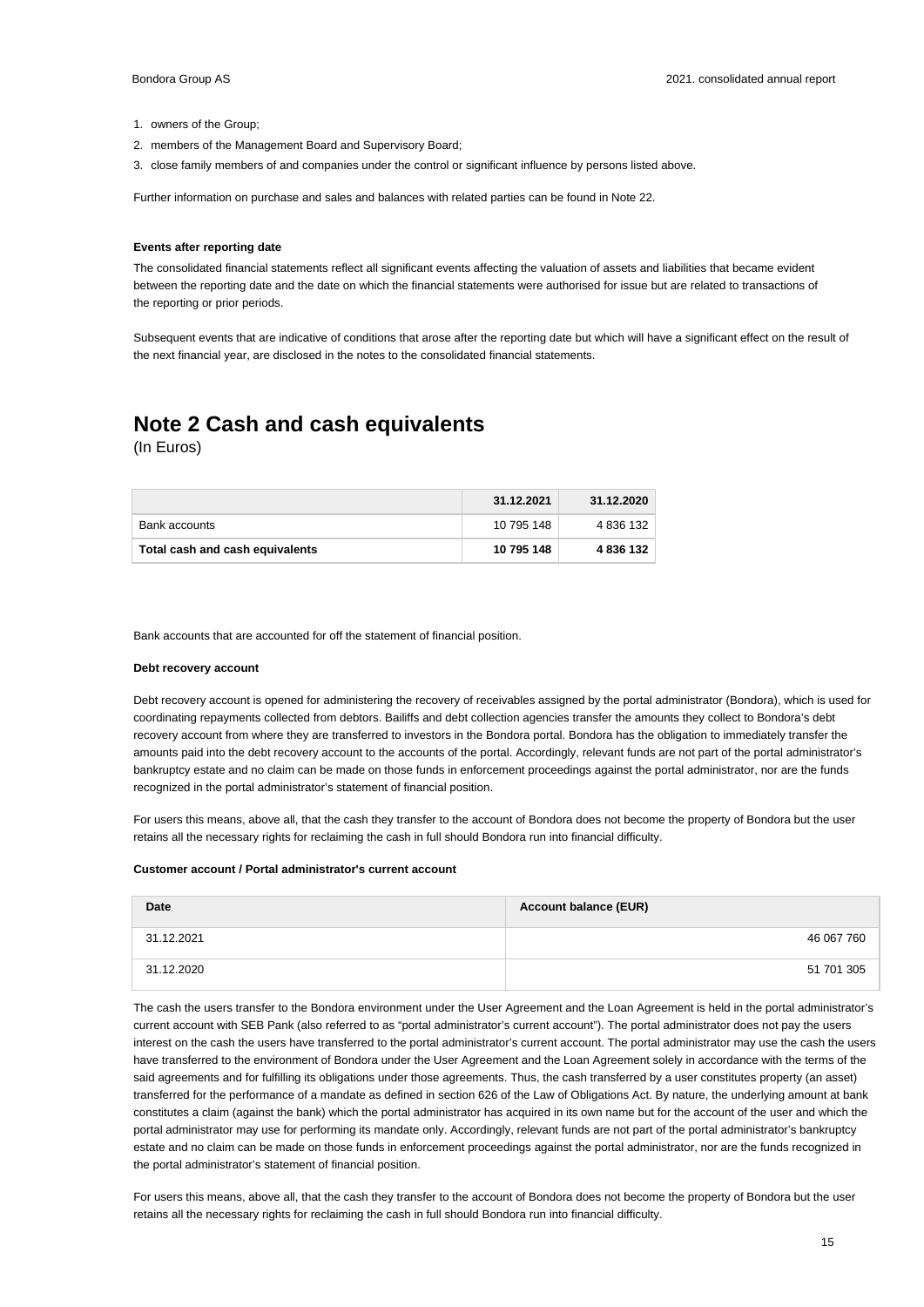### **Note 3 Current financial investments**

(In Euros)

|             |           | Total     |
|-------------|-----------|-----------|
|             | Other     |           |
| 31.12.2019  | $\Omega$  | 0         |
| Acquisition | 2 3 5 7   | 2 3 5 7   |
| Other       | 539 248   | 539 248   |
| 31.12.2020  | 541 605   | 541 605   |
| Other       | $-349380$ | $-349380$ |
| 31.12.2021  | 192 225   | 192 225   |

Financial investments comprise loan claims.

In 2017 a subsidiary BC Structured Finance OÜ issued debt securities totaled 2 000 000 euros.

Funds raised from debt securities were used to purchase loans from bondora.com platform in accordance of the terms and conditions of the contract.

Upon maturity of the bond, all related liabilities and receivables were transferred to the subsidiary Bondora Capital OÜ.

Further information on funds raised that are used to invest in loans issued by Bondora provided in Note 10. Information on interest income can be found in Note 20.

A subsidiary Bondora AS has financial investments in total of 20 159 euros.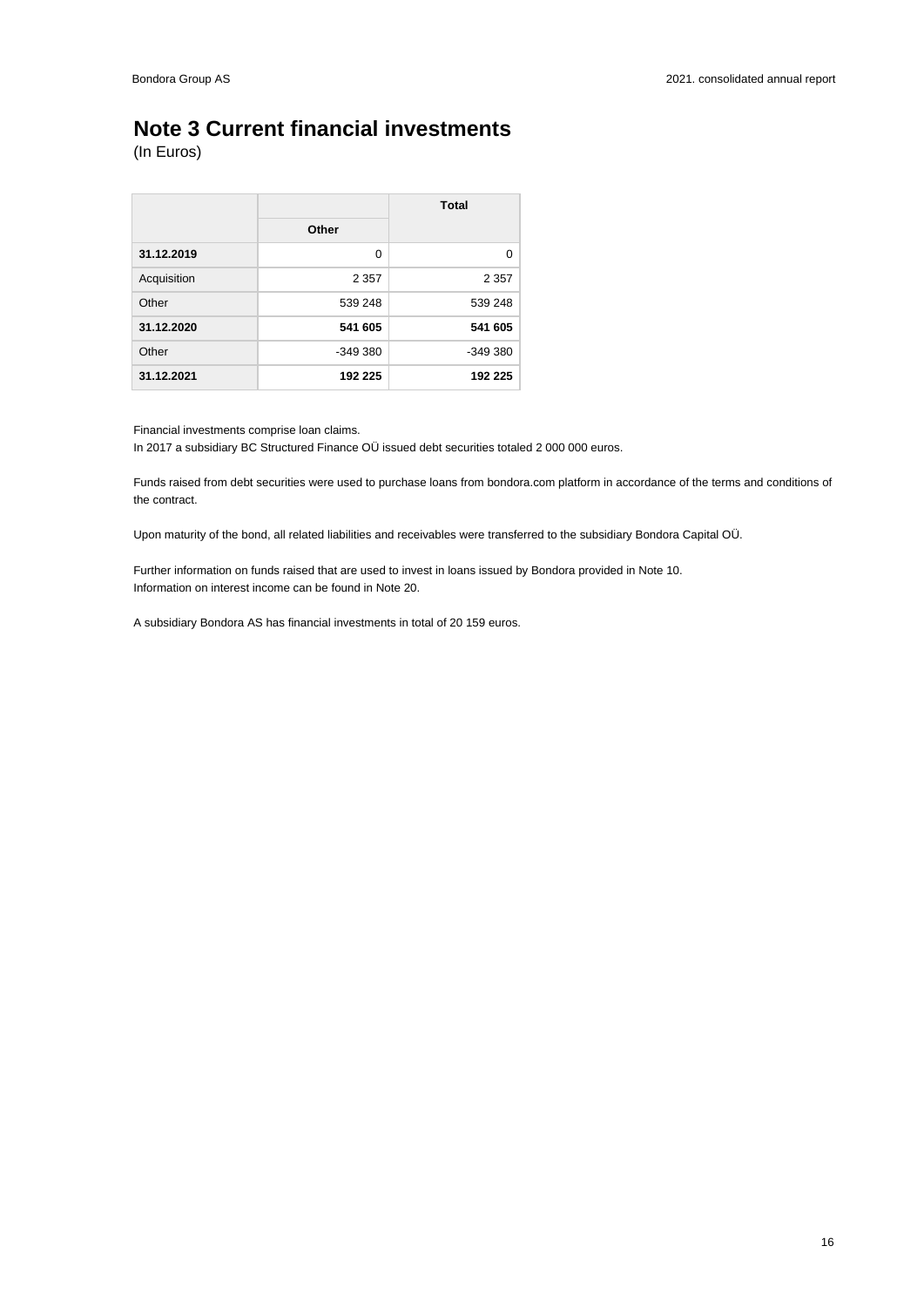## **Note 4 Receivables and prepayments**

(In Euros)

|                                             | 31.12.2021 | Within 12 months |
|---------------------------------------------|------------|------------------|
| Accounts receivable                         | 4919946    | 4 919 946        |
| Accounts<br>receivables                     | 9 209 245  | 9 209 245        |
| Allowance for<br>doubtful receivables       | -4 289 299 | -4 289 299       |
| Other receivables                           | 1 003 845  | 1 003 845        |
| Accrued income                              | 1 003 845  | 1 003 845        |
| Prepayments                                 | 90 012     | 90 012           |
| Deferred expenses                           | 90 012     | 90 012           |
| Paid deposits                               | 17 187     | 17 187           |
| Other receivables                           | 38 061     | 38 061           |
| <b>Total receivables and</b><br>prepayments | 6 069 051  | 6 069 051        |
|                                             |            |                  |
|                                             |            |                  |
|                                             | 31.12.2020 | Within 12 months |
| Accounts receivable                         | 3714015    | 3714015          |
| <b>Accounts</b><br>receivables              | 7 497 887  | 7 497 887        |
| Allowance for<br>doubtful receivables       | -3 783 872 | -3 783 872       |
| Prepayments                                 | 104 165    | 104 165          |
| Deferred expenses                           | 85 899     | 85 899           |
| Other paid<br>prepayments                   | 18 26 6    | 18 26 6          |
| Paid deposits                               | 13746      | 13746            |
| Other receivables                           | 165 217    | 165 217          |

Further information on accounts receivables can be found in Note 5.

## **Note 5 Accounts receivable**

|                             | 31.12.2021 | 31.12.2020 |
|-----------------------------|------------|------------|
| <b>Accounts receivables</b> | 9 209 245  | 7497886    |
| Estonia                     | 3674738    | 2895376    |
| Spain                       | 1 976 720  | 1739581    |
| Finland                     | 3 505 964  | 2 801 816  |
| Other countries             | 51 823     | 61 113     |
| Total accounts receivable   | 9 209 245  | 7497886    |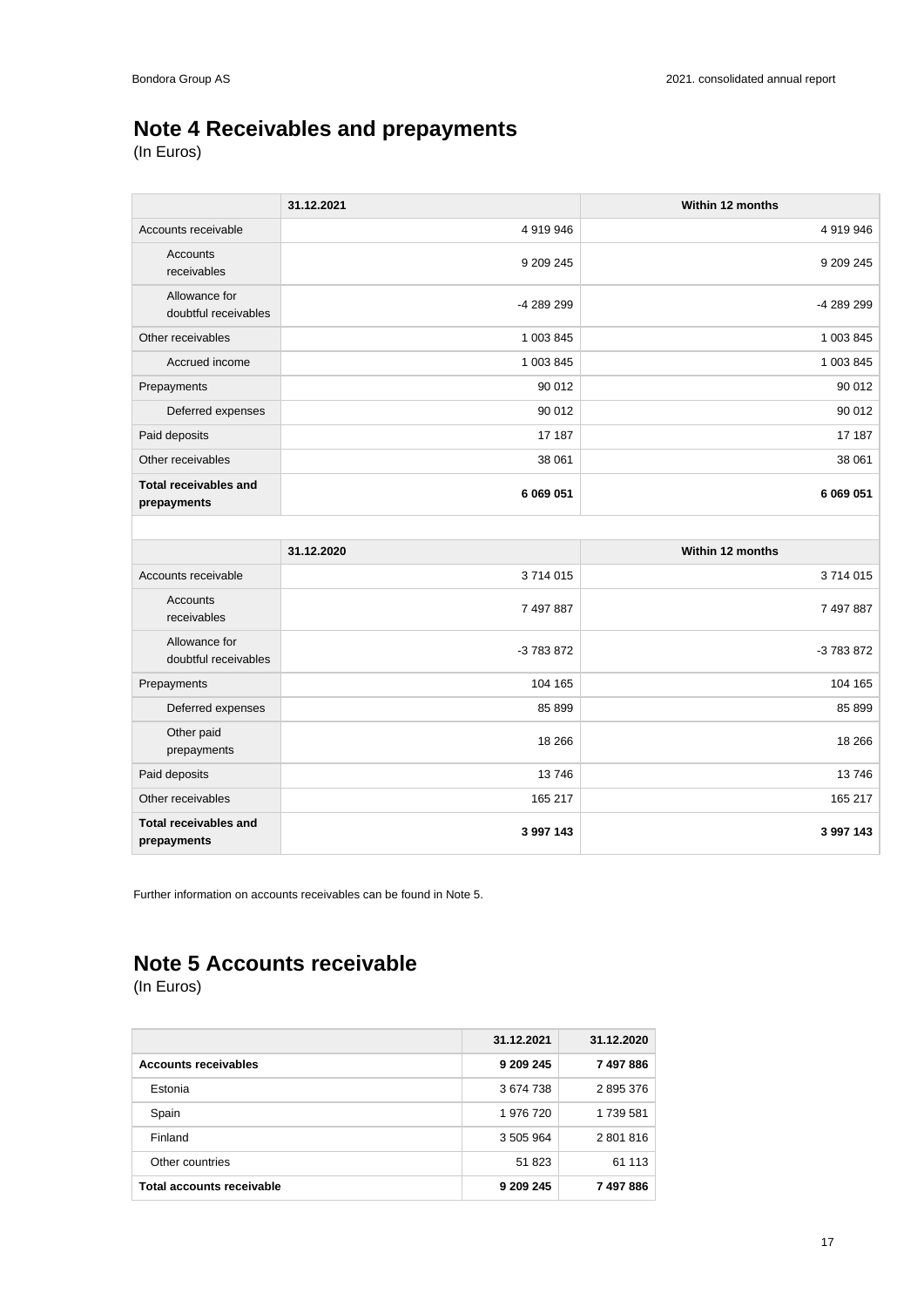### Maturity breakdown of gross claims:

### **Estonia**

| <b>Time</b>   | 31.12.2021 | 31.12.2020 |
|---------------|------------|------------|
| up to 30 days | 1 727 949  | 1 535 052  |
| 31-365 days   | 1946788    | 1 360 324  |

### **Spain**

| <b>Time</b>   | 31.12.2021    | 31.12.2020 |
|---------------|---------------|------------|
| up to 30 days | 264 216       | 511 400    |
| 31-365 days   | 1 7 1 2 5 0 4 | 1 228 181  |

### **Finland**

| <b>Time</b>   | 31.12.2021 | 31.12.2020 |
|---------------|------------|------------|
| up to 30 days | 2 184 812  | 556946     |
| 31-365 days   | 1 321 152  | 1 244 870  |

### **Other countries**

| <b>Time</b>   | 31.12.2021 | 31.12.2020 |
|---------------|------------|------------|
| up to 30 days | 608        | 13 2 61    |
| 31-365 days   | 50 215     | 47 853     |

Further information on Receivables and prepayments can be found in Note 4. Additional information about discount policy can be found in Accounting Policies.

# **Note 6 Tax prepayments and liabilities**

(In Euros)

|                                           | 31.12.2021             | 31.12.2020             |
|-------------------------------------------|------------------------|------------------------|
|                                           | <b>Tax liabilities</b> | <b>Tax liabilities</b> |
| Value added tax                           | 150 964                | 46744                  |
| Personal income tax                       | 75 006                 | 48 607                 |
| Fringe benefit income tax                 | 5928                   | 1 643                  |
| Social tax                                | 133 629                | 85 543                 |
| Contributions to mandatory funded pension | 7 252                  | 4868                   |
| Unemployment insurance tax                | 7 7 6 1                | 5 583                  |
| Total tax prepayments and liabilities     | 380 540                | 192988                 |

Further information on payables and prepayments can be found in Note 11.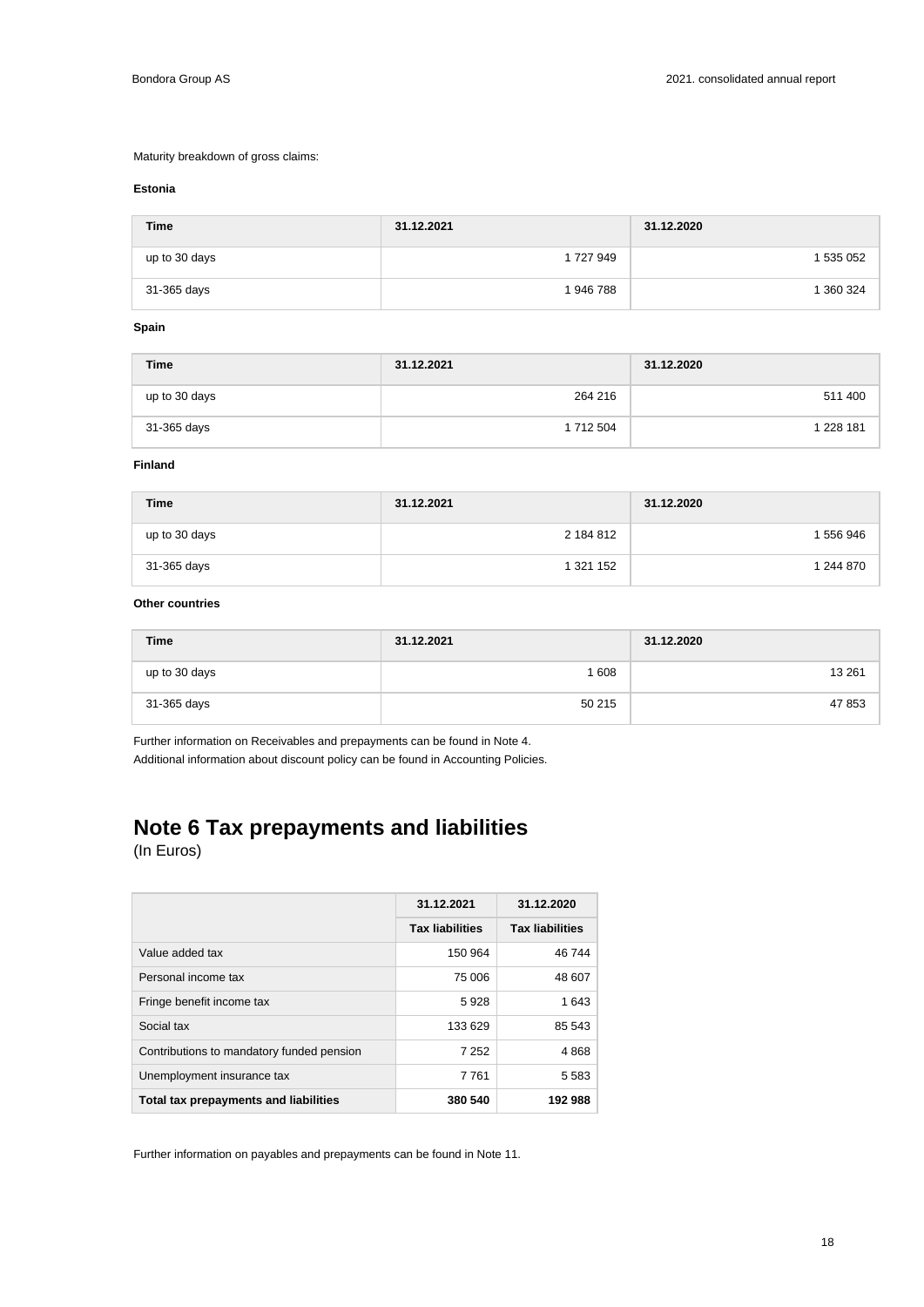## **Note 7 Shares of subsidiaries**

(In Euros)

| Shares of subsidiaries, general information |                                 |                   |                                                                                               |                                     |            |
|---------------------------------------------|---------------------------------|-------------------|-----------------------------------------------------------------------------------------------|-------------------------------------|------------|
| Subsidiary's<br>registry code               | Name of subsidiary              | <b>Country of</b> | <b>Principal activity</b>                                                                     | <b>Ownership interest</b><br>$(\%)$ |            |
|                                             |                                 | incorporation     |                                                                                               | 31.12.2020                          | 31.12.2021 |
| 11483929                                    | Bondora AS                      | Estonia           | Originating loans, providing<br>support services to<br>customers, debt<br>management          | 100                                 | 100        |
| 14794373                                    | Bondora Solutions OU            | Estonia           | Providing marketing and IT<br>services to group<br>companies                                  | 100                                 | 100        |
| 12831506                                    | Bondora Capital OÜ              | Estonia           | Raising capital, acquiring<br>loan receivables, providing<br>support services to<br>investors | 100                                 | 100        |
| 14321661                                    | <b>BC Structured Finance OU</b> | Estonia           | Supporting activities of<br>group                                                             | 100                                 | 100        |

| Shares of subsidiaries, detaild information                |            |            |  |  |
|------------------------------------------------------------|------------|------------|--|--|
| Name of subsidiary                                         | 31.12.2020 | 31.12.2021 |  |  |
| Bondora AS                                                 | 50 001     | 50 001     |  |  |
| Bondora Solutions OU                                       | 2510       | 2 5 1 0    |  |  |
| Bondora Capital OU                                         | 2 500      | 2 500      |  |  |
| <b>BC Structured Finance OU</b>                            | 2 500      | 2 500      |  |  |
| Total shares of subsidiaries,<br>at end of previous period | 57 511     | 57 511     |  |  |

Bondora Group AS is a indirect shareholder of BC Structured Finance OÜ.

BC Structured OÜ is a subsidiary of Bondora Capital OÜ, which main activity is by The Estonian Classification of Economic Activities (EMTAK): Other activities auxiliary to financial services that are not classified elsewhere (66199).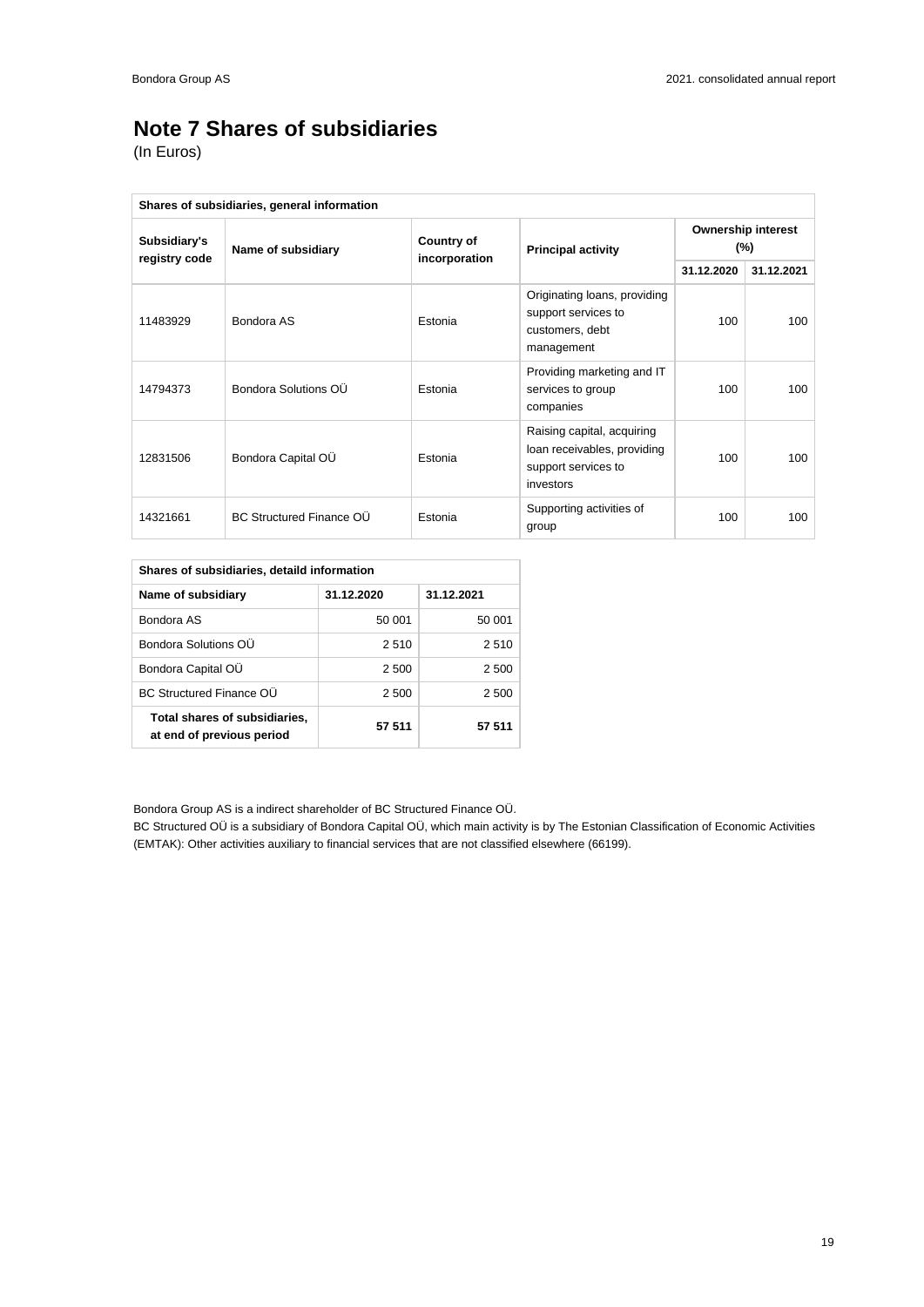## **Note 8 Property, plant and equipment**

(In Euros)

|                            |                                             |                                        |                  |                                     |                               | <b>Total</b> |
|----------------------------|---------------------------------------------|----------------------------------------|------------------|-------------------------------------|-------------------------------|--------------|
|                            |                                             |                                        | <b>Machinery</b> | Other                               |                               |              |
|                            | <b>Computers</b><br>and computer<br>systems | Other<br>machinery<br>and<br>equipment | and<br>equipment | property,<br>plant and<br>equipment | <b>Unfinished</b><br>projects |              |
| 31.12.2020                 |                                             |                                        |                  |                                     |                               |              |
| Carried at cost            | 54 259                                      | 4 9 8 3                                | 59 24 2          | 708 600                             | $\Omega$                      | 767 842      |
| Accumulated depreciation   | $-6748$                                     | $-832$                                 | $-7580$          | $-102800$                           | 0                             | $-110380$    |
| <b>Residual cost</b>       | 47 511                                      | 4 1 5 1                                | 51 662           | 605 800                             | 0                             | 657 462      |
|                            |                                             |                                        |                  |                                     |                               |              |
| Acquisitions and additions | 31 098                                      | 4 2 6 2                                | 35 360           | 235 065                             | 3612                          | 274 037      |
| Depreciation               | $-19057$                                    | $-1850$                                | $-20907$         | $-254$ 140                          | 0                             | $-275047$    |
| Other changes              | $-1616$                                     | $\mathbf 0$                            | $-1616$          | 0                                   | 0                             | $-1616$      |
|                            |                                             |                                        |                  |                                     |                               |              |
| 31.12.2021                 |                                             |                                        |                  |                                     |                               |              |
| Carried at cost            | 79 561                                      | 9 2 4 5                                | 88 806           | 943 665                             | 3612                          | 1 036 083    |
| Accumulated depreciation   | $-21625$                                    | $-2682$                                | $-24307$         | $-356940$                           | $\Omega$                      | $-381247$    |
| <b>Residual cost</b>       | 57 936                                      | 6563                                   | 64 499           | 586725                              | 3612                          | 654 836      |

## **Note 9 Intangible assets**

|                            |                             | <b>Total</b>                                        |                               |           |
|----------------------------|-----------------------------|-----------------------------------------------------|-------------------------------|-----------|
|                            | Development<br>expenditures | Concessions,<br>patents,<br>licences,<br>trademarks | Other<br>intangible<br>assets |           |
| 31.12.2020                 |                             |                                                     |                               |           |
| Carried at cost            | 450 018                     | 4 8 4 4                                             | 27 490                        | 482 352   |
| Accumulated depreciation   | $-66637$                    | $-648$                                              | $-4719$                       | $-72004$  |
| <b>Residual cost</b>       | 383 381                     | 4 1 9 6                                             | 22 771                        | 410 348   |
|                            |                             |                                                     |                               |           |
| Acquisitions and additions | 62 525                      | $\Omega$                                            | 90 161                        | 152 686   |
| Depreciation               | $-163112$                   | $-972$                                              | $-16963$                      | $-181047$ |
|                            |                             |                                                     |                               |           |
| 31.12.2021                 |                             |                                                     |                               |           |
| Carried at cost            | 512 543                     | 4844                                                | 117 651                       | 635 038   |
| Accumulated depreciation   | $-229749$                   | $-1620$                                             | $-21682$                      | $-253051$ |
| <b>Residual cost</b>       | 282 794                     | 3 2 2 4                                             | 95 969                        | 381 987   |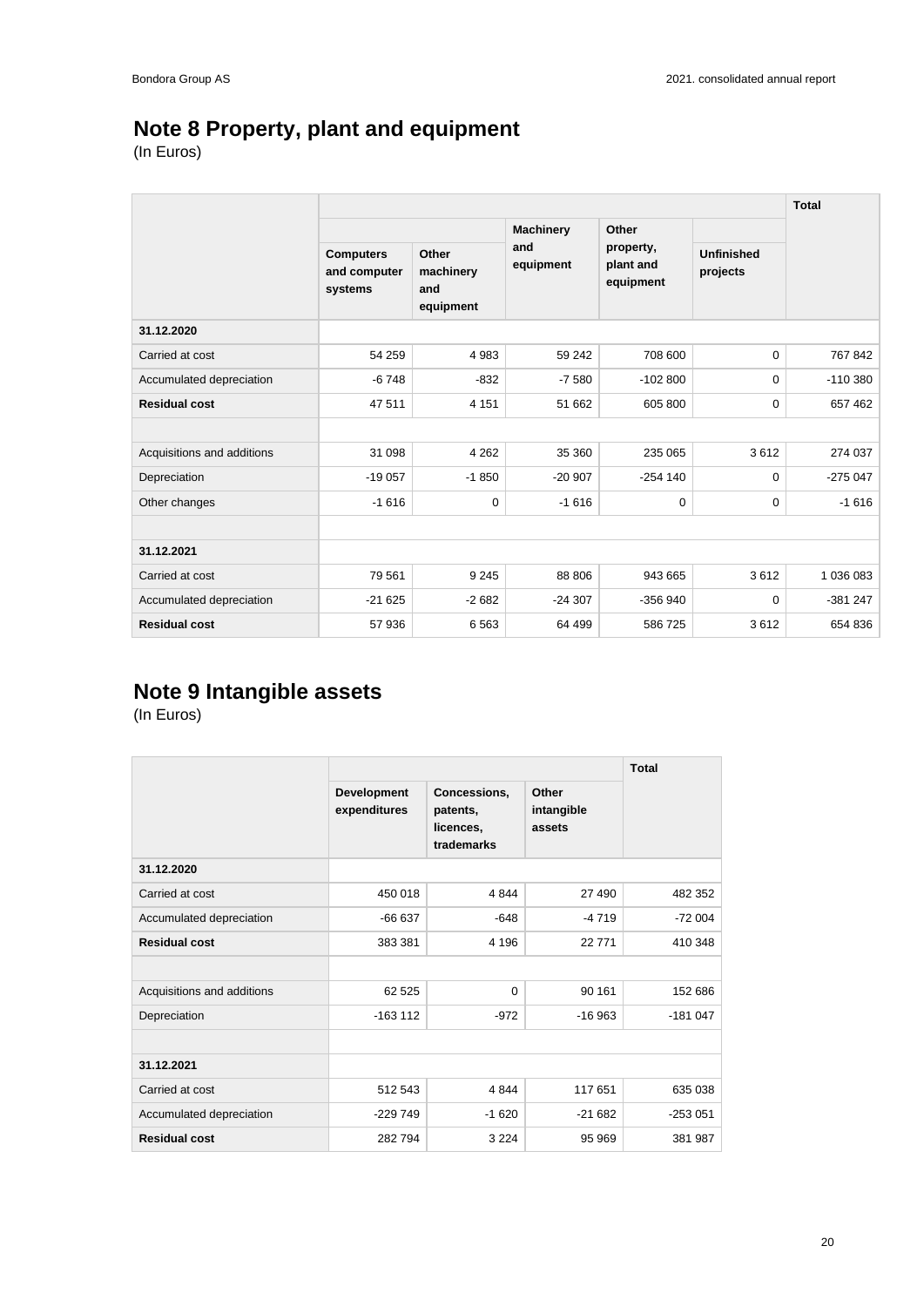### **Note 10 Loan commitments**

(In Euros)

|                            | 31.12.2021 | Allocation by remaining maturity |                                  |              | Interest rate | <b>Base</b> | Due date |
|----------------------------|------------|----------------------------------|----------------------------------|--------------|---------------|-------------|----------|
|                            |            | Within 12<br>months              | $1 - 5$ years                    | Over 5 years |               | currencies  |          |
| Non-current bonds          |            |                                  |                                  |              |               |             |          |
| <b>Right of Use Assets</b> | 559 204    | 256 017                          | 303 187                          | $\mathbf 0$  |               | <b>EUR</b>  | 2023     |
| Non-current bonds total    | 559 204    | 256 017                          | 303 187                          | 0            |               |             |          |
| Loan commitments total     | 559 204    | 256 017                          | 303 187                          | 0            |               |             |          |
|                            |            |                                  |                                  |              |               |             |          |
|                            | 31.12.2020 |                                  | Allocation by remaining maturity |              |               | <b>Base</b> | Due date |
|                            |            | Within 12<br>months              | $1 - 5$ years                    | Over 5 years |               | currencies  |          |
| Non-current loans          |            |                                  |                                  |              |               |             |          |
| <b>Right of Use Assets</b> | 588 517    | 195 769                          | 392 748                          | 0            |               | <b>EUR</b>  | 2023     |
| Non-current loans total    | 588 517    | 195 769                          | 392 748                          | 0            |               |             |          |
| Non-current bonds          |            |                                  |                                  |              |               |             |          |
| <b>Legal Entities</b>      | 62 917     | 62 917                           | $\Omega$                         | 0            | floating      | <b>EUR</b>  | 2021     |
| Non-current bonds total    | 62 917     | 62 917                           | $\Omega$                         | 0            |               |             |          |
| Loan commitments total     | 651 434    | 258 686                          | 392748                           | 0            |               |             |          |

In 2017 a subsidiary BC Structured Finance OÜ issued debt securities totaled 2 000 000 euros.

Funds raised from debt securities were used to purchase loans from bondora.com platform in accordance of the terms and conditions of the contract.

In December 2021, the bond expired due to maturity.

Upon maturity of the bond, all liabilities and related receivables will be transferred to Bondora Capital OÜ.

Further information on purchased financial investments is provided in Note 3. Further information on interest expenses can be found in Note 19.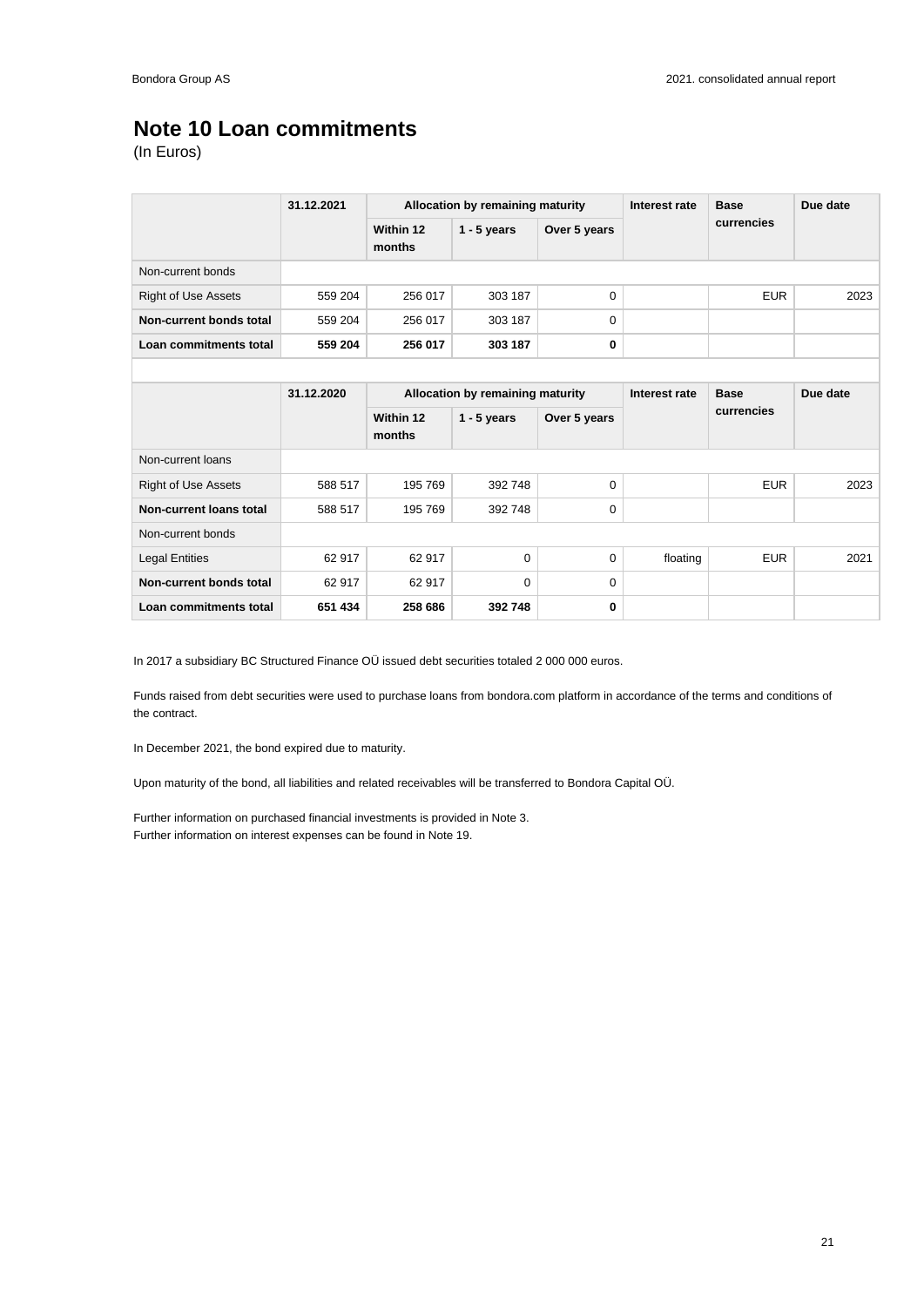## **Note 11 Payables and prepayments**

(In Euros)

|                                | 31.12.2021 | Within 12 months |
|--------------------------------|------------|------------------|
| Trade payables                 | 1 185 895  | 1 185 895        |
| Employee payables              | 452 306    | 452 306          |
| Tax payables                   | 380 540    | 380 540          |
| Other payables                 | 221 747    | 221 747          |
| Other accrued expenses         | 221 747    | 221 747          |
| Total payables and prepayments | 3 041 689  | 3 041 689        |

|                                | 31.12.2020 | Within 12 months |
|--------------------------------|------------|------------------|
| Trade payables                 | 388 105    | 388 105          |
| Employee payables              | 278 151    | 278 151          |
| Tax payables                   | 192 988    | 192 988          |
| Other payables                 | 612941     | 612 941          |
| Interest payables              | 477 499    | 477 499          |
| Other accrued expenses         | 135 442    | 135 442          |
| Other accrued expenses         | 494 750    | 494 750          |
| Total payables and prepayments | 1966935    | 1966935          |

Further information on tax payables can be found in Note 6.

## **Note 12 Provisions**

(In Euros)

|                         | 31.12.2020 | <b>Establishing/Adjustments</b> | 31.12.2021 |
|-------------------------|------------|---------------------------------|------------|
| <b>Total provisions</b> | 554 886    | $\bf{0}$                        | 554 886    |
| Non-current             | 554 886    | $\bf{0}$                        | 554 886    |
| Other provisions        | 554 886    | 0                               | 554 886    |
|                         |            |                                 |            |
|                         | 31.12.2019 | <b>Establishing/Adjustments</b> | 31.12.2020 |
| <b>Total provisions</b> | 0          | 554 886                         | 554 886    |
| Non-current             | 0          | 554 886                         | 554 886    |
| Other provisions        | $\Omega$   | 554 886                         | 554 886    |

The provision has been created to cover a possible claim arising out of a litigation.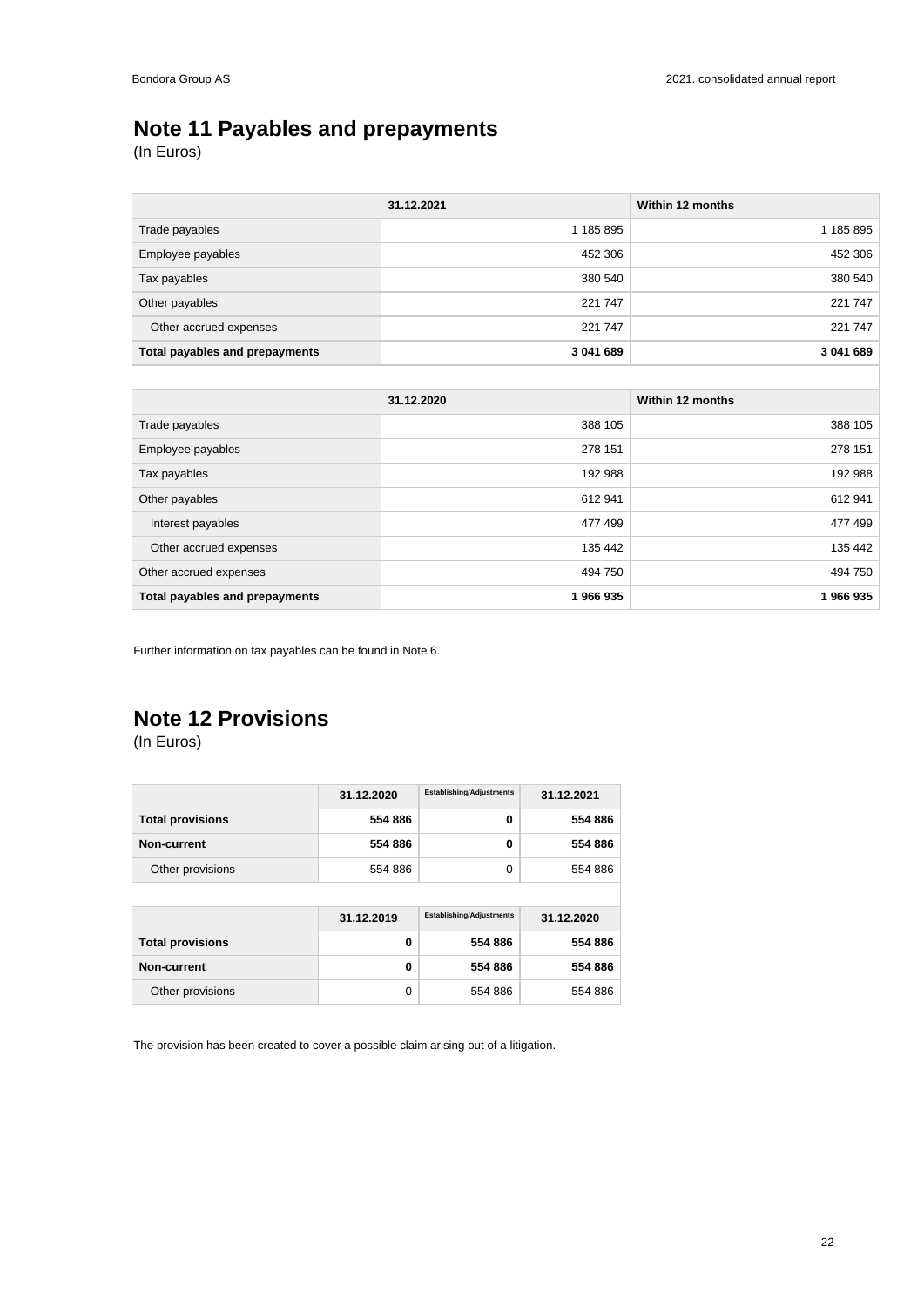## **Note 13 Share capital**

(In Euros)

|                         | 31.12.2021 | 31.12.2020 |
|-------------------------|------------|------------|
| Share capital           | 50 001     | 25 001     |
| Number of shares (pcs)  | 500 014    | 250 015    |
| Nominal value of shares | 0.10       | 0.10       |

### Group has shares of three classes: A, B and C shares

As of the end of the financial year there were:

| Type of share  | Amount (pcs) |
|----------------|--------------|
| A share        | 341 602      |
| <b>B</b> share | 102 303      |
| C share        | 56 109       |

A shares are ordinary voting shares which grant the holder all shareholder rights provided by law. B shares grant the holder all shareholder rights provided by law as well as additional rights provided by the articles of association. C shares carry ordinary voting rights and also grant the holder certain special rights.

Holders of B and C shares have additional rights in the event of the company's liquidation. Upon the liquidation of the company, a holder of a C share will be paid (before any allocations or payments to holders of any other shares) an amount equal to the two-fold price paid for the C share or, if higher, the amount the holder of a C share would have received if the share had been converted into an A share. A holder of a B share will be paid (before any allocations or payments to holders of A shares) an amount which is the higher of the price paid for the B share or the amount which the holder of a B share would have received if the share had been converted into an A share.

### **Options**

The number of shares which can be subscribed for under the option agreements signed by the company during the reporting period differs by person; generally up to 500 shares can be subscribed for. Each option grants the right to purchase 1 (one) share. The maximum period during which the options can be exercised is 42 months after the grant date. After the end of each year of the life of the option, the holder may subscribe for 1/3 of the shares which have been granted.

Changes in options during the reporting period

| <b>Information</b>                   | Amount (pcs) |
|--------------------------------------|--------------|
| Options outstanding as of 31.12.2020 | 19 3 64      |
| Granted options                      | 950          |
| <b>Exercised options</b>             | 0            |
| Repealed options                     | $-925$       |
| Options outstanding as of 31.12.2021 | 19 389       |

According to management's estimates, at the reporting date the fair value of the share options was nil (0) euros. By the reporting date, the company had acquired 20 272 of treasury shares to cover the options. If the options are exercised, the company will not incur any additional expenses. In accordance with IFRS 2, share options granted to employees are measured at their fair value at the grant date and their value is subsequently not restated. Share options granted to other persons are measured at the fair value of services received. On granting the share options and determining the conditions for exercising them, the purpose was to ensure that the acquirers of the options would benefit from growth in the company's value only. Therefore, at the grant date the fair value of the options was nil euros.

### **Share-based payments**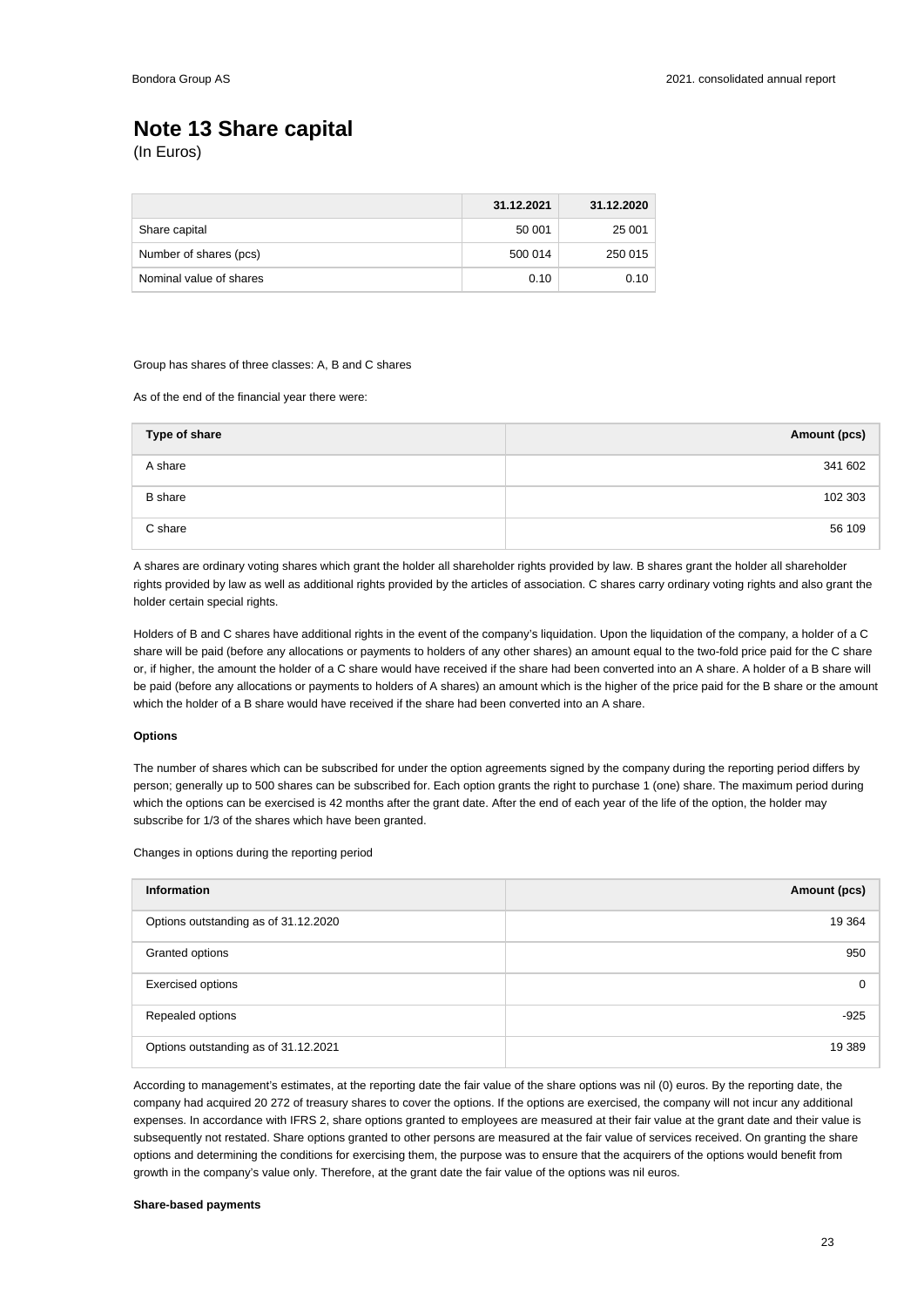The option agreements signed with the Group's key personnel are accounted for as equity-settled share-based payment transactions, i.e. as payment transactions in which the Group receives services in consideration for its own equity instruments. As it is complicated to estimate the fair value of the services received directly, the Group measures the fair value of the services provided by its key personnel by reference to the fair value of the equity instruments granted at their grant date.

An employee may exercise a share option which has been granted within 42 months after the grant date in accordance with the terms of the option agreement by paying the price assigned to the option. Options granted allow the key personnel to acquire shares in the company in proportion to the period they have worked during the life of the agreement. The grant of an equity instrument is conditional upon an employee remaining in the company's employ and at the end of the life of the option the employee may acquire the full amount of shares specified in the option agreement. The agreement also outlines special cases where the exercise terms of the options may change.

The shares repurchased for carrying out the share option plan are reported within equity as treasury shares. On the vesting date, the amounts recorded in treasury shares and the relevant reserve in equity are offset. Any difference is recognized in retained earnings.

### **Note 14 Net sales**

(In Euros)

|                                          | 2021       | 2020       |
|------------------------------------------|------------|------------|
| Net sales by geographical location       |            |            |
| Net sales in European Union              |            |            |
| Estonia                                  | 19 442 321 | 17 326 754 |
| Finland                                  | 8 173 316  | 7 711 560  |
| Spain                                    | 2 066 786  | 4 555 817  |
| Other European Union net sales           | 88 011     | 118 961    |
| <b>Total net sales in European Union</b> | 29 770 434 | 29 713 092 |
| <b>Total net sales</b>                   | 29 770 434 | 29 713 092 |
| Net sales by operating activities        |            |            |
| Loan Management Fees                     | 19 188 513 | 18 379 884 |
| <b>Origination Fees</b>                  | 6786142    | 7 021 822  |
| <b>Additional Services</b>               | 3 305 834  | 3694340    |
| Court Fees Claimed                       | 432 275    | 520 685    |
| <b>Other Services</b>                    | 57 670     | 96 361     |
| <b>Total net sales</b>                   | 29 770 434 | 29 713 092 |

Court Fees Claimed include legal costs received on the basis of court decisions made in favor of the Group.

2020 data involve the extended period September 2, 2019 till December 31, 2020.

## **Note 15 Other operating income**

|                              | 2021    | 2020   |
|------------------------------|---------|--------|
| Other sales                  | 1 1 5 5 | 46 564 |
| Court case won               |         | 40 001 |
| Other                        |         | 7873   |
| Total other operating income | 1 1 5 5 | 94 438 |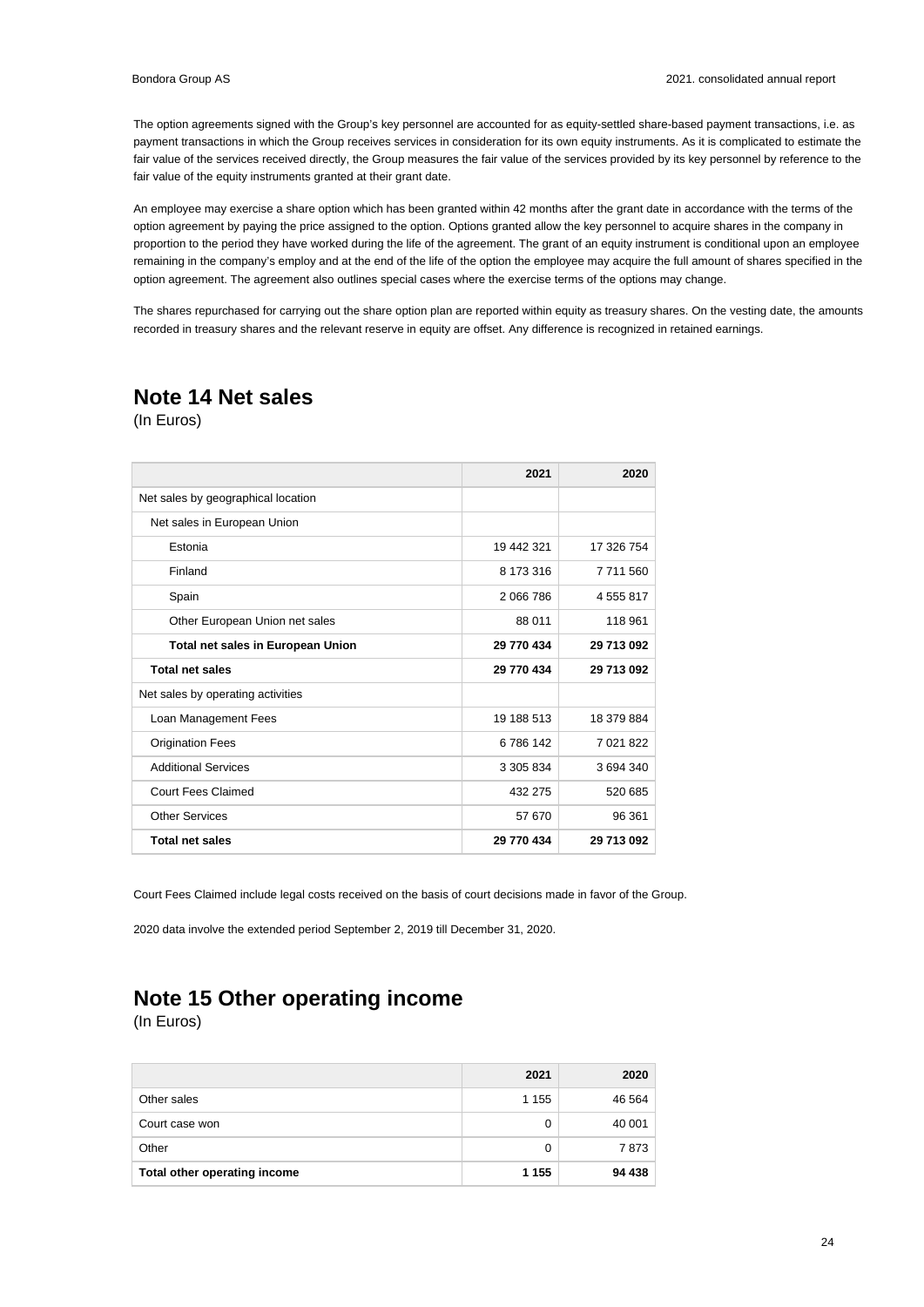2020 data involve the extended period September 2, 2019 till December 31, 2020.

# **Note 16 Goods, raw materials and services**

(In Euros)

|                                         | 2021       | 2020       |
|-----------------------------------------|------------|------------|
| <b>IT Management</b>                    | -1 793 196 | -1 704 896 |
| Debt Management                         | -2 085 790 | $-2825663$ |
| Consultancy                             | $-810222$  | -899 072   |
| Other                                   | $\Omega$   | -4 906     |
| Total goods, raw materials and services | -4 689 208 | -5 434 537 |

2020 data involve the extended period September 2, 2019 till December 31, 2020.

# **Note 17 Miscellaneous operating expenses**

(In Euros)

|                                               | 2021         | 2020        |
|-----------------------------------------------|--------------|-------------|
| Miscellaneous office expenses                 | -174 581     | $-148967$   |
| Travel expense                                | $-21437$     | -64 867     |
| Training expense                              | -44 442      | -63 681     |
| Allowance for doubtful receivables            | -4 640 282   | -5 356 958  |
| Advertising and Marketing                     | $-6.363.306$ | -5 760 156  |
| Transportation                                | $-21028$     | $-26006$    |
| Pank Service Fees                             | $-651293$    | $-1242152$  |
| <b>Outsourced Services</b>                    | $-324.972$   | $-448059$   |
| Postal and Communication                      | $-10138$     | $-12007$    |
| Other                                         | $-165263$    | $-143811$   |
| <b>Total miscellaneous operating expenses</b> | -12 416 742  | -13 266 664 |

2020 data involve the extended period September 2, 2019 till December 31, 2020.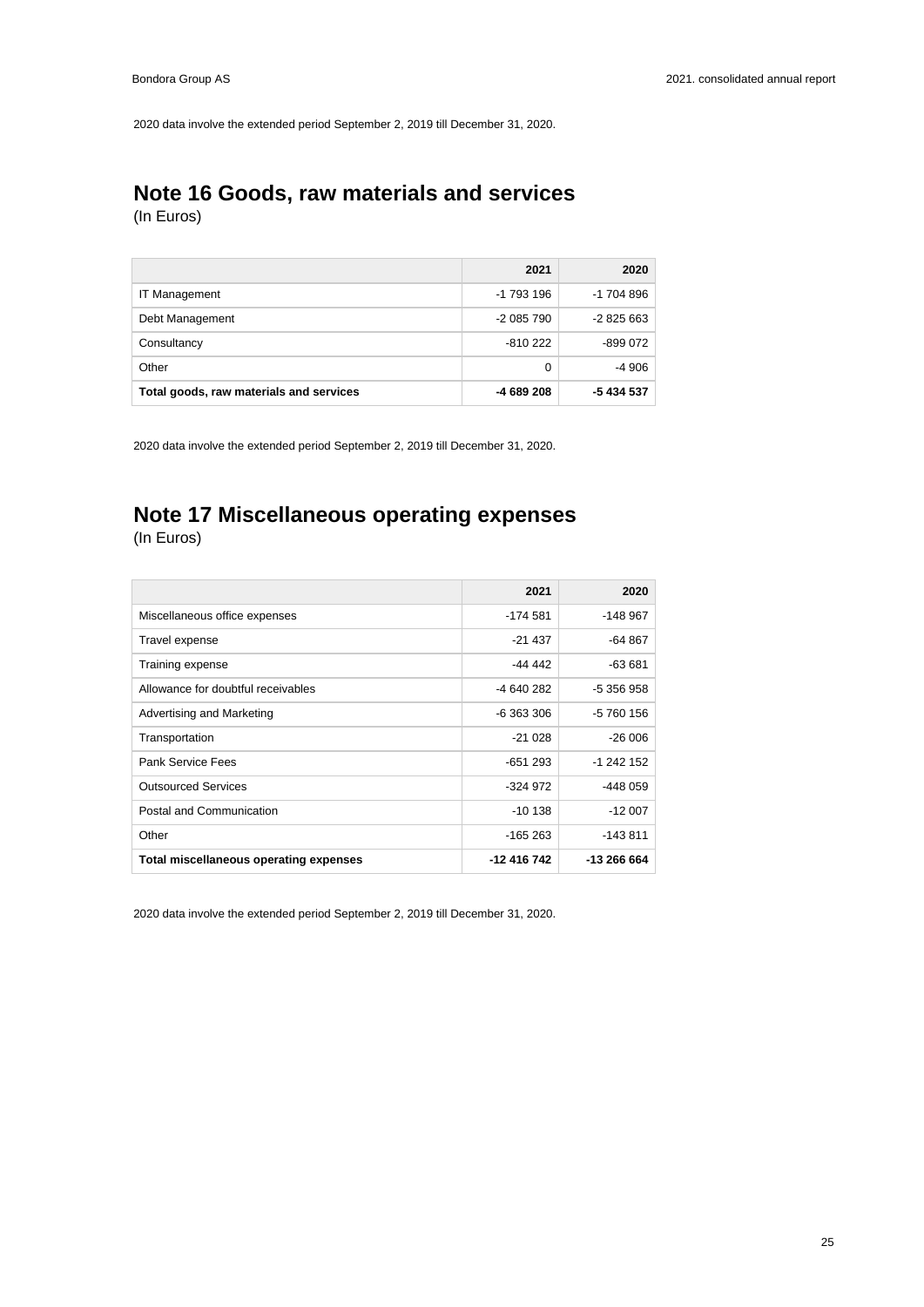## **Note 18 Labor expense**

(In Euros)

|                                                                                       | 2021       | 2020       |
|---------------------------------------------------------------------------------------|------------|------------|
| Wage and salary expense                                                               | -3 877 534 | $-3847070$ |
| Social security taxes                                                                 | $-1287815$ | $-1282829$ |
| Other benefits paid to employees, related taxes                                       | $-288$ 139 | $-370.996$ |
| <b>Total labor expense</b>                                                            | -5 453 488 | -5 500 895 |
| Average number of employees in full time equivalent units                             | 90         | 77         |
| Average number of employees by types of employment:                                   |            |            |
| Person employed under employment contract                                             | 79         | 71         |
| Person providing service under law of obligations, except<br>for self-employed person | 8          | 3          |
| Member of management or controlling body of legal<br>person                           | 3          | 3          |

2020 data involve the extended period September 2, 2019 till December 31, 2020.

### **Note 19 Interest expenses**

(In Euros)

|                               | 2021     | 2020    |
|-------------------------------|----------|---------|
| Interest expense from bonds   | $-18505$ | -82 336 |
| <b>Right of Use Assets</b>    | -10 746  | $-9487$ |
| <b>Total interest expense</b> | $-29251$ | -91 823 |

Further information on loan commitments can be found in Note 10.

2020 data involve the extended period September 2, 2019 till December 31, 2020.

### **Note 20 Interest income**

(In Euros)

|                                    | 2021   | 2020    |
|------------------------------------|--------|---------|
| Interests on Financial Investments | 18 505 | 82 336  |
| Other interest income              | 1469   | 2 2 0 4 |
| <b>Total Interest income</b>       | 19 974 | 84 540  |

Further information on financial investments can be found in Note 3.

2020 data involve the extended period September 2, 2019 till December 31, 2020.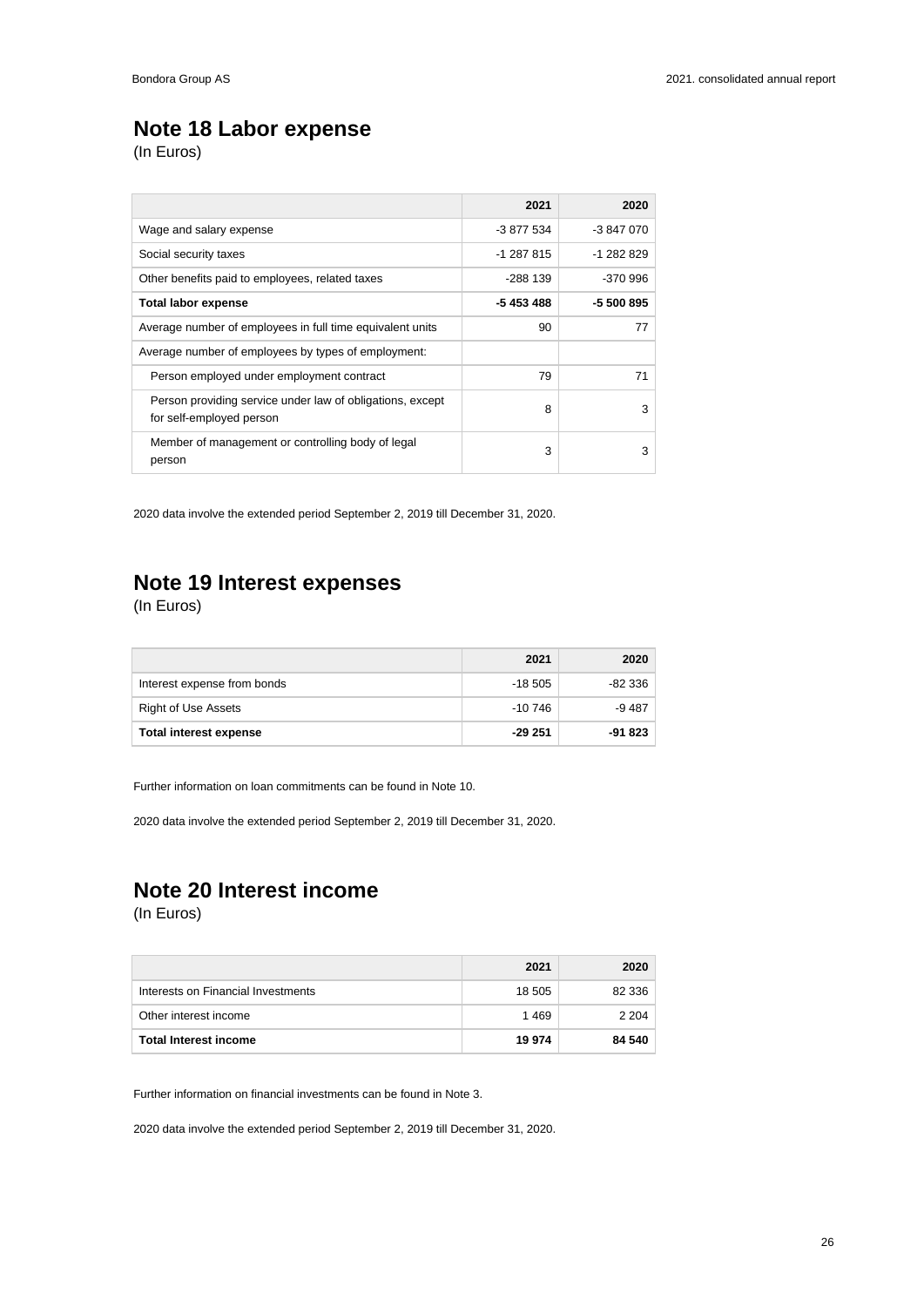## **Note 21 Other financial income and expense**

(In Euros)

|                                             | 2021    | 2020     |
|---------------------------------------------|---------|----------|
| Loss From Re-Evaluation of Financial Assets | -86 130 | -227 628 |
| Total other financial income and expense    | -86 130 | -227 628 |

2020 data involve the extended period September 2, 2019 till December 31, 2020.

## **Note 22 Related parties**

(In Euros)

### **Related party balances according to groups**

| <b>SHORT TERM</b>                 | 31.12.2021 | 31.12.2020 |
|-----------------------------------|------------|------------|
| Receivables and prepayments       |            |            |
| <b>Subsidiaries</b>               | 1 229 195  | 257 035    |
| Total receivables and prepayments | 1 229 195  | 257 035    |
| Payables and prepayments          |            |            |
| <b>Subsidiaries</b>               | 35 500     | 501 696    |
| Total payables and prepayments    | 35 500     | 501 696    |

| <b>SOLD</b>       | 2021            | 2020            |
|-------------------|-----------------|-----------------|
|                   | <b>Services</b> | <b>Services</b> |
| Subsidiaries      | 4 530 852       | 1 608 647       |
| <b>Total sold</b> | 4 530 852       | 1 608 647       |

| <b>BOUGHT</b>       | 2021            | 2020            |  |
|---------------------|-----------------|-----------------|--|
|                     | <b>Services</b> | <b>Services</b> |  |
| Subsidiaries        | 261 792         | 653 308         |  |
| <b>Total bought</b> | 261 792         | 653 308         |  |

| Remuneration and other significant benefits calculated for<br>members of management and highest supervisory body |         |         |
|------------------------------------------------------------------------------------------------------------------|---------|---------|
|                                                                                                                  | 2021    | 2020    |
| Remuneration                                                                                                     | 469 370 | 247 546 |

At the end of the reporting period company considered to be related parties:

- 1. Tomberg Management & Consulting OÜ (owner with significant holdings);
- 2. Members of the Management Board and Supervisory Board and companies under the control of the mentioned persons;
- 3. Bondora AS (subsidiary);
- 4. Bondora Solutions OÜ (subsidiary);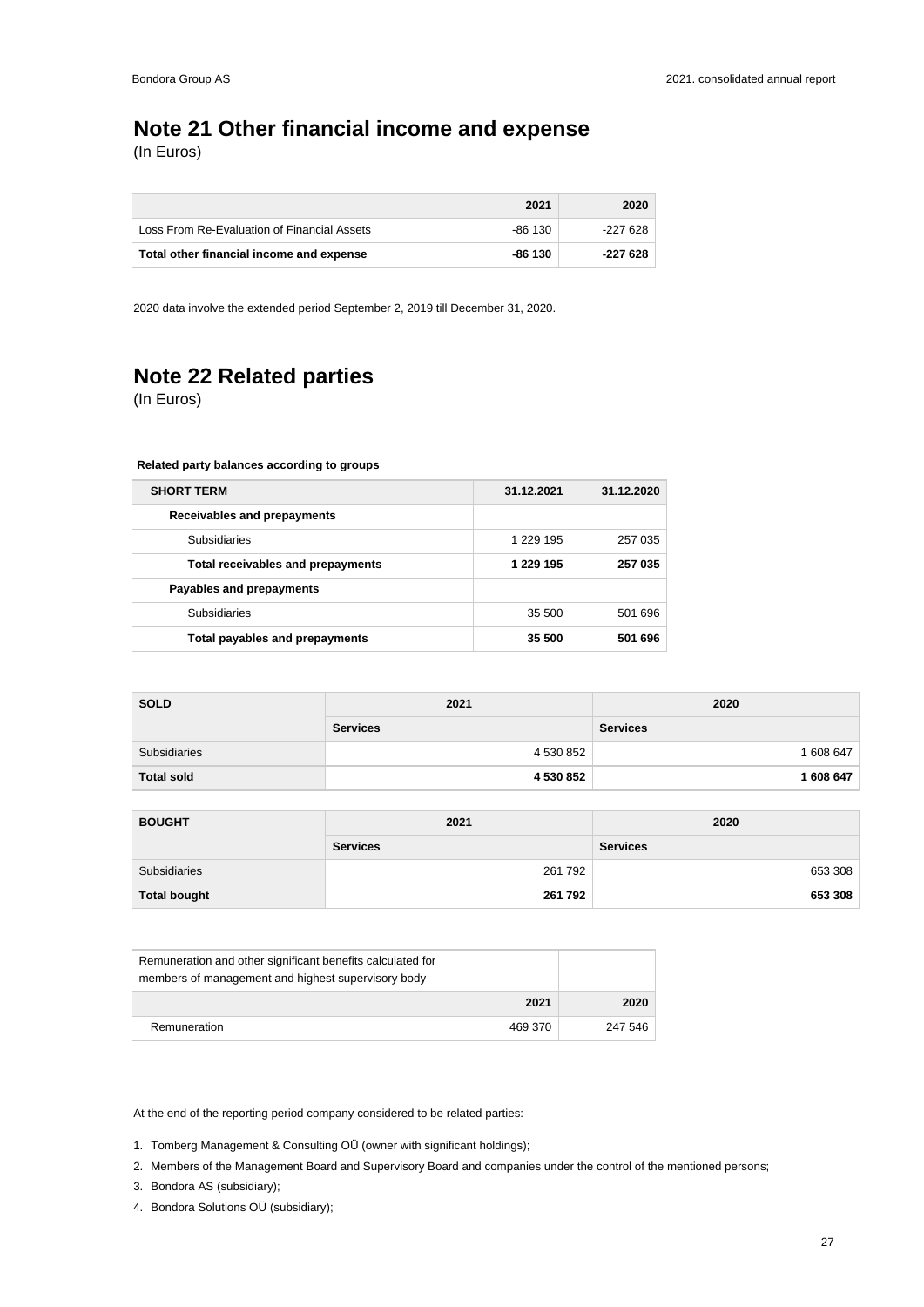- 5. Bondora Capital OÜ (subsidiary);
- 6. BC Structured Finance OÜ (indirect ownership).

Purchases from subsidiaries during the reporting period include transfer of the assets related to the restructuring of the Bondora group and redistribution of expenses within the group.

Sales to the subsidiaries include sales of the administrative services and redistribution of expenses within the group

### **Note 23 Events after the reporting date**

There have been no significant events occurred after the reporting date, that would significantly affect the results of the report.

At the end of February 2022, the war in Ukraine began.

The Group estimates that the war will not have a direct impact on our operations as Ukraine and Russia are outside Bondora's area of operation.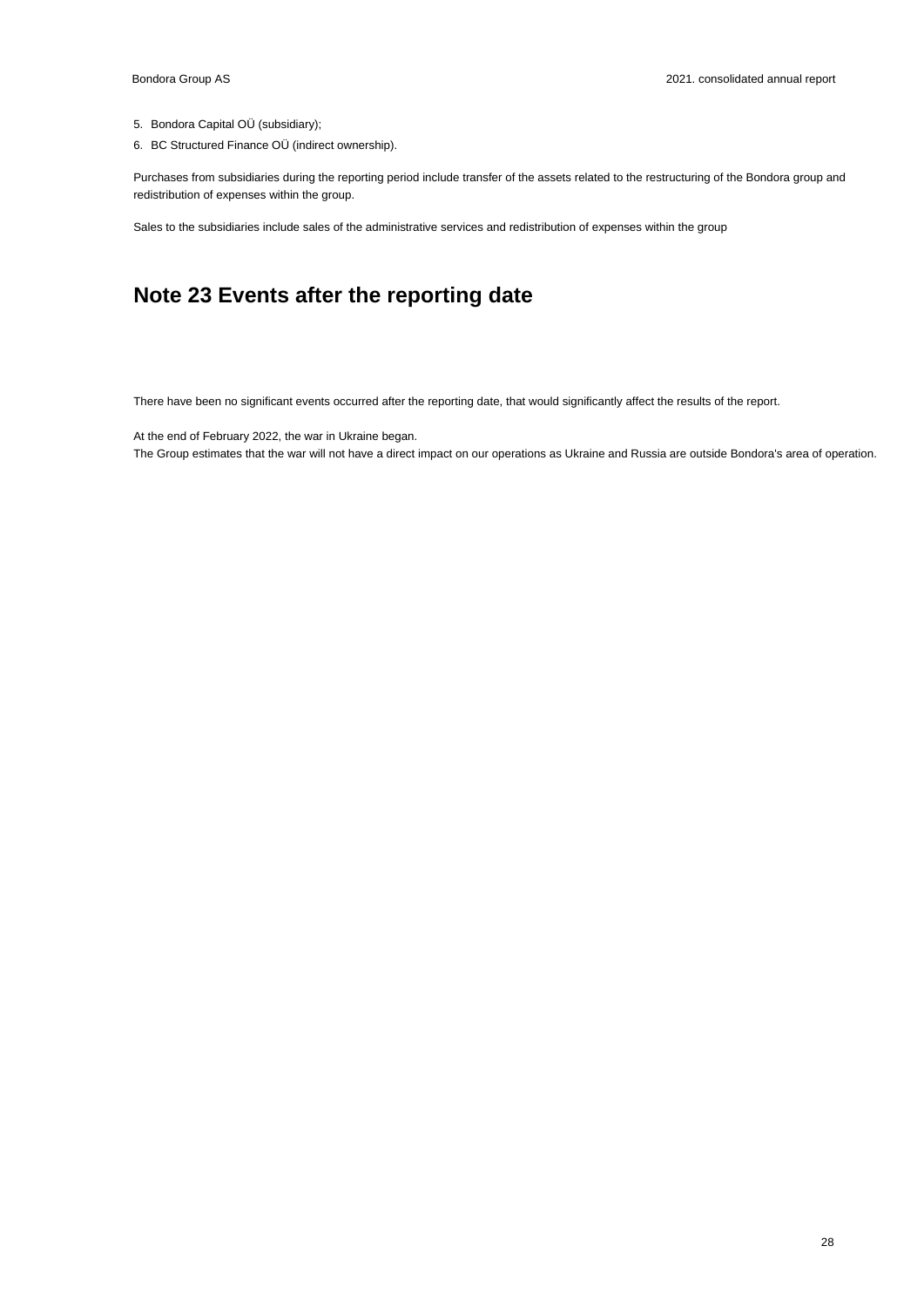# **Note 24 Non consolidated statement of financial position**

|                                            | 31.12.2021 | 31.12.2020 |
|--------------------------------------------|------------|------------|
| Assets                                     |            |            |
| <b>Current assets</b>                      |            |            |
| Cash and cash equivalents                  | 87 392     | 32 300     |
| Receivables and prepayments                | 1 295 374  | 279 597    |
| Inventories                                | 14 152     | 7565       |
| <b>Total current assets</b>                | 1 396 918  | 319 462    |
| Non-current assets                         |            |            |
| Investments in subsidiaries and associates | 54 908     | 54 908     |
| Property, plant and equipment              | 654 836    | 657 462    |
| Intangible assets                          | 381 987    | 410 348    |
| <b>Total non-current assets</b>            | 1 091 731  | 1 122 718  |
| <b>Total assets</b>                        | 2 488 649  | 1442180    |
| Liabilities and equity                     |            |            |
| Liabilities                                |            |            |
| <b>Current liabilities</b>                 |            |            |
| Loan liablities                            | 256 017    | 195 769    |
| Payables and prepayments                   | 1 613 711  | 698 520    |
| <b>Total current liabilities</b>           | 1869728    | 894 289    |
| Non-current liabilities                    |            |            |
| Loan liablities                            | 303 187    | 392 748    |
| <b>Total non-current liabilities</b>       | 303 187    | 392 748    |
| <b>Total liabilities</b>                   | 2 172 915  | 1 287 037  |
| Equity                                     |            |            |
| Issued capital                             | 50 001     | 25 001     |
| Unregistred equity                         | $\Omega$   | 25 000     |
| Share premium                              | 2 0 2 7    | 0          |
| <b>Treasury shares</b>                     | $-2027$    | 0          |
| Retained earnings (loss)                   | 105 142    | 5010       |
| Annual period profit (loss)                | 160 591    | 100 132    |
| <b>Total equity</b>                        | 315 734    | 155 143    |
| <b>Total liabilities and equity</b>        | 2 488 649  | 1 442 180  |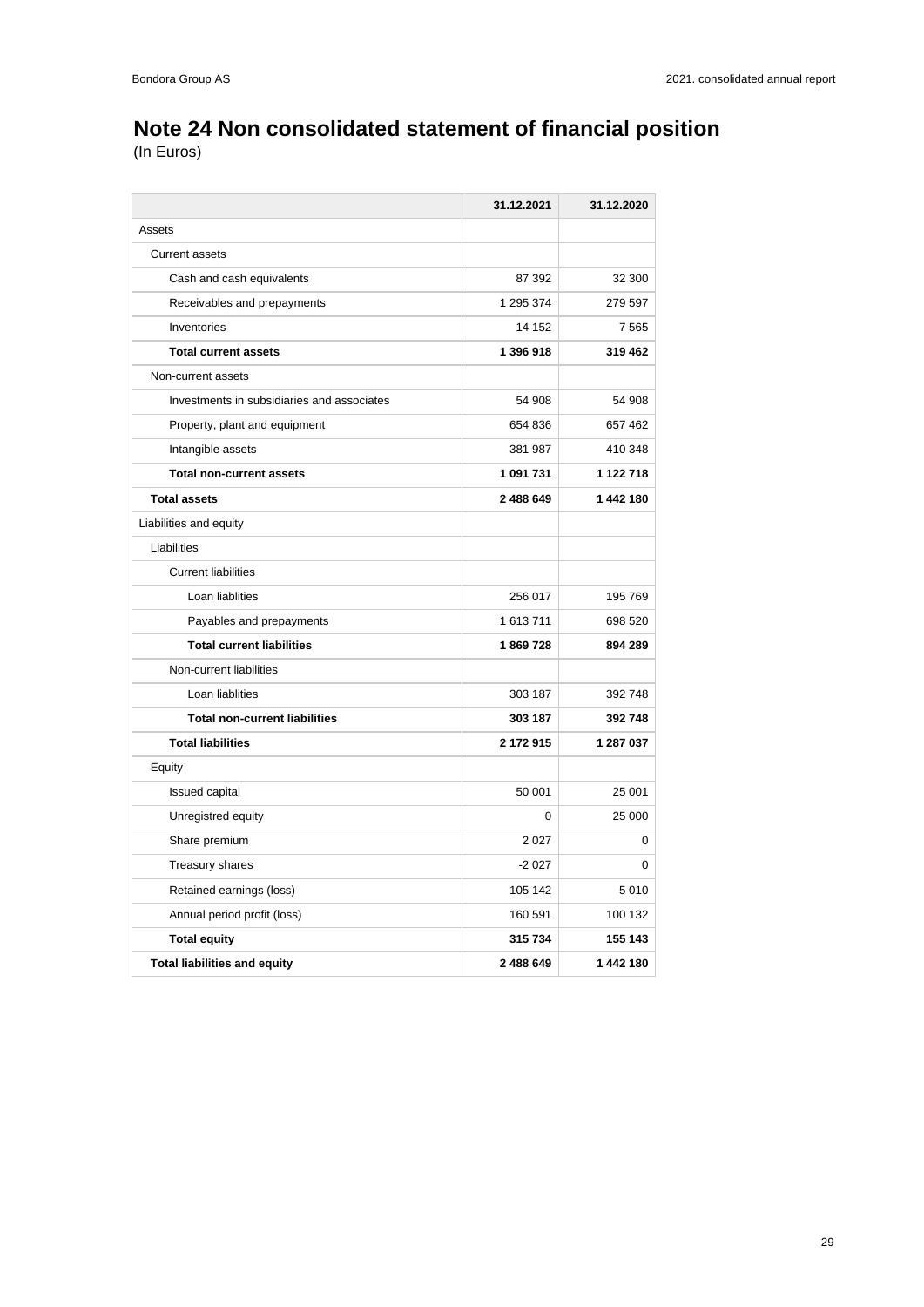## **Note 25 Non consolidated income statement**

(In Euros)

|                                             | 2021         | 2020      |
|---------------------------------------------|--------------|-----------|
| Revenue                                     | 3 348 225    | 1 529 602 |
| Other income                                | 1 0 8 6      | 27 293    |
| Raw materials and consumables used          | -722 893     | -431 889  |
| Other operating expense                     | -596 767     | $-247860$ |
| Employee expense                            | $-1$ 394 962 | -588 568  |
| Depreciation and impairment loss (reversal) | -456 094     | -182 384  |
| Other expense                               | -7 324       | $-214$    |
| Total operating profit (loss)               | 171 271      | 105 980   |
| Interest income                             | 66           | 1         |
| Interest expenses                           | $-10746$     | -5 849    |
| Profit (loss) before tax                    | 160 591      | 100 132   |
| Annual period profit (loss)                 | 160 591      | 100 132   |

### **Note 26 Non consolidated statement of cash flows** (In Euros)

|                                                                           | 2021       | 2020       |
|---------------------------------------------------------------------------|------------|------------|
| Cash flows from operating activities                                      |            |            |
| Operating profit (loss)                                                   | 171 271    | 105 980    |
| Adjustments                                                               |            |            |
| Depreciation and impairment loss (reversal)                               | 456 094    | 182 384    |
| Other adjustments                                                         | $-44239$   | $-84.921$  |
| <b>Total adjustments</b>                                                  | 411 855    | 97 463     |
| Changes in receivables and prepayments related to<br>operating activities | $-1015777$ | $-279.597$ |
| Changes in inventories                                                    | $-6.588$   | $-7565$    |
| Changes in payables and prepayments related to<br>operating activities    | 915 192    | 1 006 141  |
| Interest received                                                         | 66         | 1          |
| Total cash flows from operating activities                                | 476 019    | 922 423    |
| Cash flows from investing activities                                      |            |            |
| Purchase of property, plant and equipment and intangible<br>assets        | $-420927$  | $-890$ 123 |
| Total cash flows from investing activities                                | -420 927   | $-890$ 123 |
| <b>Total cash flows</b>                                                   | 55 092     | 32 300     |
| Cash and cash equivalents at beginning of period                          | 32 300     | 0          |
| Change in cash and cash equivalents                                       | 55 092     | 32 300     |
| Cash and cash equivalents at end of period                                | 87 392     | 32 300     |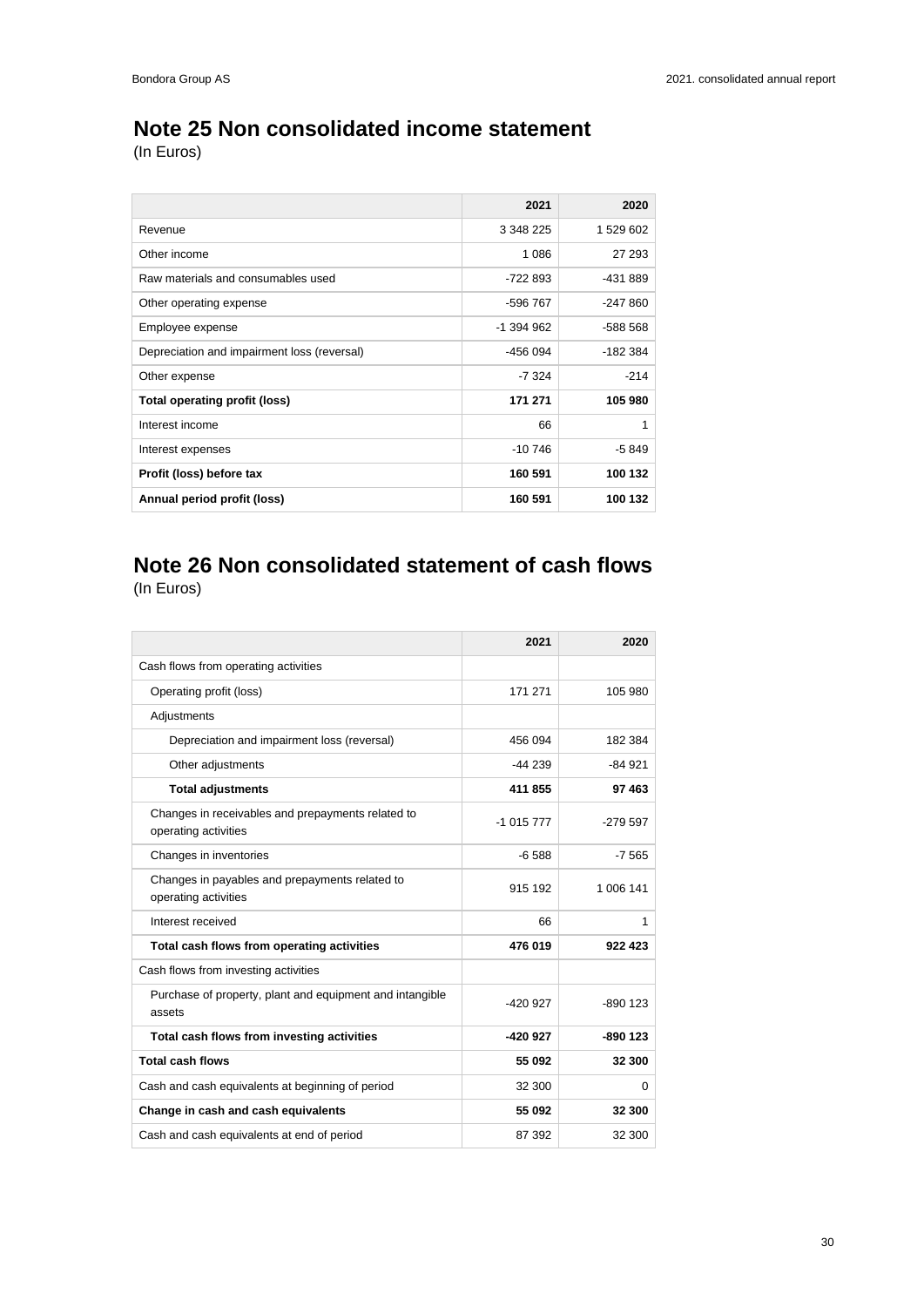## **Note 27 Non consolidated statement of changes in equity**

(In Euros)

|                                                                                             |                |                        |               |                 |                             | <b>Total</b> |
|---------------------------------------------------------------------------------------------|----------------|------------------------|---------------|-----------------|-----------------------------|--------------|
|                                                                                             | Issued capital | Unregistered<br>equity | Share premium | Treasure shares | Retained<br>earnings (loss) |              |
| 31.12.2019                                                                                  | 25 001         | 0                      | $\mathbf 0$   | $\mathbf 0$     | $-22501$                    | 2 500        |
| Annual period profit (loss)                                                                 | 0              | $\Omega$               | 0             | $\mathbf 0$     | 100 132                     | 100 132      |
| Other changes in equity                                                                     | $\Omega$       | 25 000                 | 0             | 0               | 27 511                      | 52 511       |
| 31.12.2020                                                                                  | 25 001         | 25 000                 | 0             | 0               | 105 142                     | 155 143      |
| Governing and material<br>influence ownership<br>interest value of financial<br>position    | $\mathbf 0$    | $\mathbf 0$            | $\mathbf 0$   | $\mathbf 0$     | $-57511$                    | $-57511$     |
| Governing and material<br>influence on the value Of<br>holdings under the e quity<br>method | $\mathbf 0$    | 0                      | 0             | $\mathbf 0$     | 4 907 172                   | 4 907 172    |
| <b>Restated non</b><br>consolidated equity<br>31.12.2020                                    | 25 001         | 25 000                 |               | 0               | 4954803                     | 5 004 804    |
| Annual period profit (loss)                                                                 | $\Omega$       | $\Omega$               | $\Omega$      | $\Omega$        | 160 591                     | 160 591      |
| Other changes in equity                                                                     | 25 000         | $-25000$               | 2 0 2 7       | $-2027$         | $\Omega$                    | $\Omega$     |
| 31.12.2021                                                                                  | 50 001         | $\mathbf 0$            | 2 0 2 7       | $-2027$         | 265 733                     | 315 734      |
| Governing and material<br>influence ownership<br>interest value of financial<br>position    | $\mathbf 0$    | 0                      | $\mathbf 0$   | $\mathbf 0$     | $-57511$                    | $-57511$     |
| Governing and material<br>influence on the value Of<br>holdings under the e quity<br>method | $\mathbf 0$    | $\mathbf 0$            | 0             | $\mathbf 0$     | 6514082                     | 6 514 082    |
| <b>Restated non</b><br>consolidated equity<br>31.12.2021                                    | 50 001         |                        | 2027          | $-2027$         | 6722304                     | 6772305      |

### **Note 28 IFRS Standards amendments**

Standards, interpretations and amendments to published standards that are not yet effective

The following new standards, interpretations and amendments were not yet effective for the annual reporting period ended 31 December 2021 and have not been applied in preparing these consolidated financial statements. The group plans to adopt these pronouncements when they become effective.

### **Amendments to IAS 1 Presentation of Financial Statements**

(Effective for annual periods beginning on or after 1 January 2023; to be applied retrospectively. Early application is permitted) These amendments are not yet endorsed by the EU.

The amendments clarify that the classification of liabilities as current or non-current is based solely on the entity's right to defer settlement at the end of the reporting period. The company's right to defer settlement for at least 12 months from the reporting date need not be unconditional but must have substance. The classification is not affected by management's intentions or expectations about whether and when the entity will exercise its right. The amendments also clarify the situations that are considered settlement of a liability.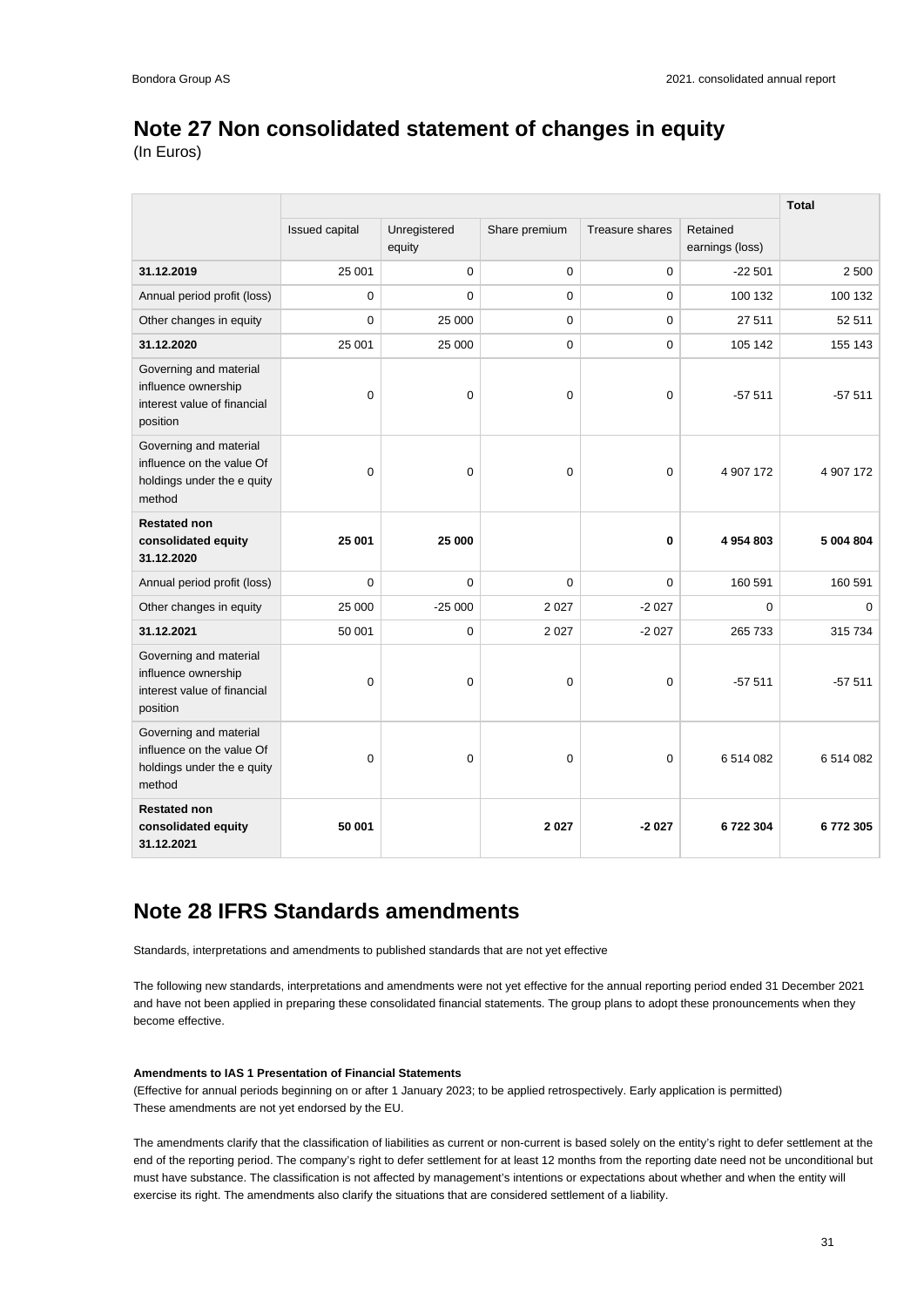The group does not expect the amendments to have a material impact on its financial statements when initially applied.

#### **Amendments to IAS 1 Presentation of Financial Statements and IFRS Practice Statement 2 Making Materiality Judgements**

(Effective for annual periods beginning on or after 1 January 2023. Early application is permitted) These amendments are not yet endorsed by the EU.

The amendments to IAS 1 aim to help entities provide accounting policy disclosures that are more useful by:

• Requiring companies to disclose their material accounting policies rather than their significant accounting policies;

• Clarifying that accounting policies related to immaterial transactions, other events or conditions are themselves immaterial and as such need not be disclosed; and

• Clarifying that not all accounting policies that relate to material transactions, other events or conditions are themselves material to a company's financial statements.

The Board also amended IFRS Practice Statement 2 to include guidance and two additional examples on the application of materiality to accounting policy disclosures.

The amendments are consistent with the refined definition of material:

"Accounting policy information is material if, when considered together with other information included in an entity's financial statements, it can reasonably be expected to influence decisions that the primary users of general purpose financial statements make on the basis of those financial statements".

The group does not expect the amendments to have an impact on its financial statements when initially applied.

### **Amendments to IAS 8 Accounting Policies, Changes in Accounting Estimates and Errors**

(Effective for annual periods beginning on or after 1 January 2023; to be applied prospectively. Early application is permitted) These amendments are not yet endorsed by the EU.

The amendments introduce a new definition for accounting estimates: clarifying that they are monetary amounts in the financial statements that are subject to measurement uncertainty. The amendments also clarify the relationship between accounting policies and accounting estimates by specifying that a company develops an accounting estimate to achieve the objective set out by an accounting policy.

The amendments are not expected to have a material impact on the group as these amendments provide guidance in determining whether changes are to be treated as changes in estimates, changes in policies, or errors.

#### **Amendments to IAS 12 Income Taxes**

(Effective for annual periods beginning on or after 1 January 2023. Early application is permitted)

These amendments are not yet endorsed by the EU.

The amendments clarify the accounting for deferred tax on transactions that involve recognising both an asset and a liability with a single tax treatment related to both. The amendments narrow the scope of the initial recognition exemption (IRE) so that it does not apply to transactions that give rise to equal and offsetting temporary differences. As a result, companies will need to recognise a deferred tax asset and a deferred tax liability for temporary differences arising on initial recognition of a lease and a decommissioning provision.

The group does not expect the amendments to have a material impact on its financial statements when initially applied.

### **Amendments to IFRS 3 Business Combinations**

(Effective for annual periods beginning on or after 1 January 2022. Early application is permitted)

The amendments to IFRS 3 update a reference in IFRS 3 to the 2018 Conceptual Framework for Financial Reporting instead of the 1989 Framework. At the same time, the amendments add a new paragraph to IFRS 3 to clarify that contingent assets do not qualify for recognition at the acquisition date.

The group does not expect the amendments to have a material impact on its financial statements when initially applied.

### **Amendments to IAS 16 Property, Plant and Equipment**

(Effective for annual periods beginning on or after 1 January 2022; to be applied retrospectively. Early application is permitted) The amendments to IAS 16 require that the proceeds from selling items produced while bringing an item of property, plant and equipment to the location and condition necessary for it to be capable of operating in the manner intended must be recognised, together with the cost of those items, in profit or loss and that the entity must measure the cost of those items applying the measurement requirements of IAS 2. The amendments must be applied retrospectively, but only to items of property, plant and equipment that are brought to the location and condition necessary for them to be capable of operating in the manner intended on or after the beginning of the earliest period presented in the financial statements in which the entity first applies the amendments. The cumulative effect of initially applying the amendments will be recognised as an adjustment to the opening balance of retained earnings (or other component of equity, as appropriate) at the beginning of that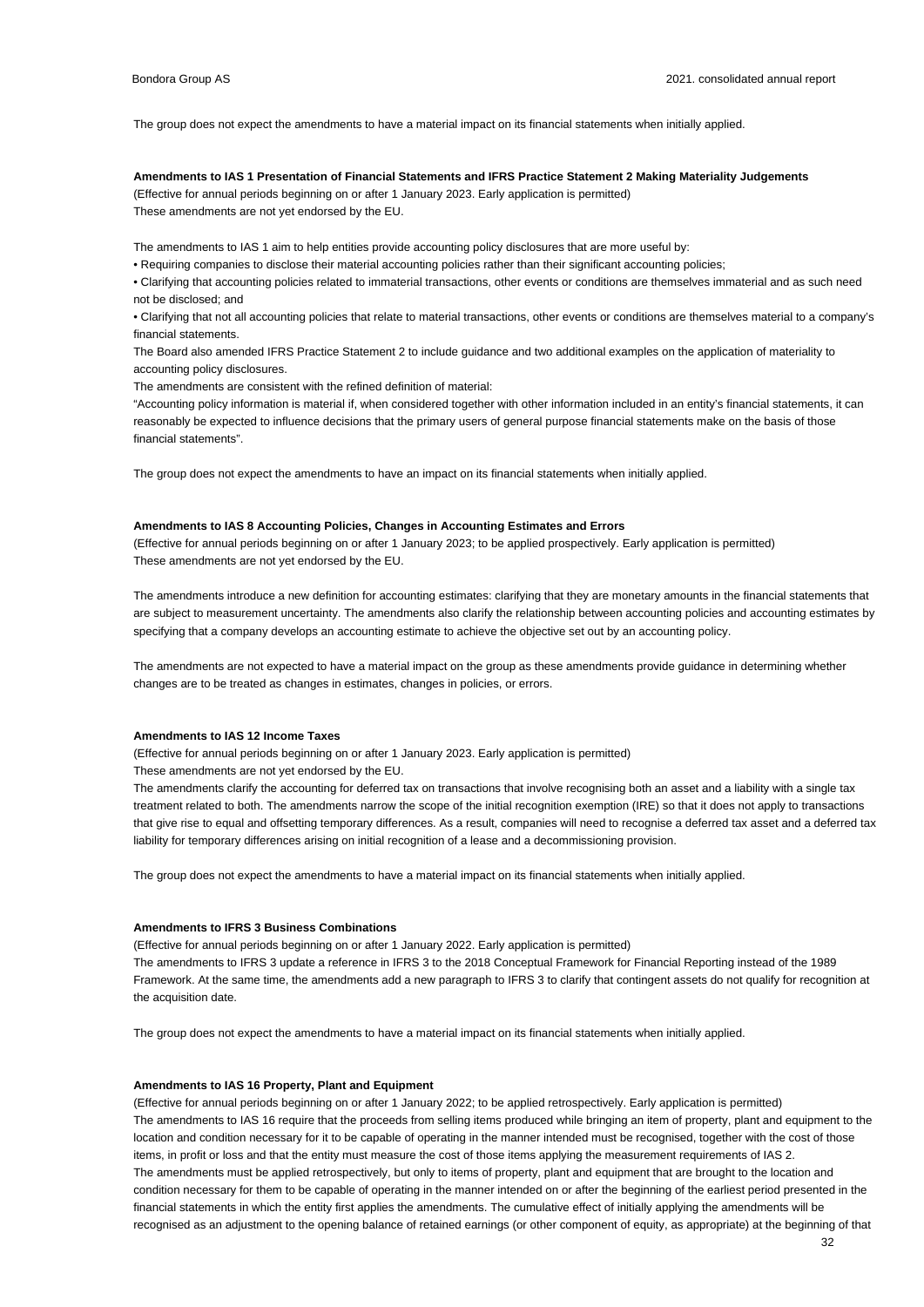### earliest period presented (if necessary).

The group does not expect the amendments to have a material impact on its financial statements when initially applied.

#### **Amendments to IAS 37 Provisions, Contingent Liabilities and Contingent Assets**

(Effective for annual periods beginning on or after 1 January 2022; to be applied retrospectively. Early application is permitted) In determining costs of fulfilling a contract, the amendments require an entity to include all costs that relate directly to a contract. The amendments clarify that the cost of fulfilling a contract comprises both:

the incremental costs of fulfilling that contract and an allocation of other costs that relate directly to fulfilling contracts.

An entity must apply those amendments to contracts for which it has not yet fulfilled all its obligations at the beginning of the annual reporting period in which it first applies the amendments (the date of initial application). The entity will not restate comparative information. Instead, the entity will recognise the cumulative effect of initially applying the amendments as an adjustment to the opening balance of retained earnings or other component of equity, as appropriate, at the date of initial application.

The group does not expect the amendments to have a material impact on its financial statements when initially applied, because in determining costs of fulfilling a contract the group takes into account both incremental costs and other costs that relate directly to fulfilling contracts.

### **Other changes**

Other new standards, amendments to standards and interpretations that are not yet effective are not expected to have a significant impact on the group's financial statements.

### **Note 29 Risk Management**

### **Introduction**

Risks which may have a significant impact on the Group's operation are assessed and daily managed by the parent company's Management Board. To analyse risks and implement risk mitigation measures, the Group has set up a risk management system which produces risk reports which identify all significant risks and the activities for mitigating those risks. The reports are updated on a quarterly basis: the activities undertaken for managing the risks are evaluated and new targets are set. The reports are also submitted to and reviewed by the Group's supervisory board. The Group's management has identified the following significant risks: credit, liquidity, operational, currency, interest rate, and other price risk.

### **Credit risk**

Credit risk is the risk that a counterparty to a transaction will fail, or will not be willing to, discharge an obligation and the collateral provided for the transaction is insufficient for covering the Group's claims. Credit risk may arise from any transaction which gives rise to an actual or potential claim against a counterparty. The Group's credit risk exposures result from cash and cash equivalents, trade receivables and other short-term receivables. Since the Group's available liquid funds are predominantly deposited at banks which belong to banking groups whose credit rating are "A" and "B", these items are not exposed to any significant credit risk.

Cash and cash equivalents by credit rating assigned to the bank where the funds are held:

| Bank name                                             | Rating | 31.12.2021 | 31.12.2020 |
|-------------------------------------------------------|--------|------------|------------|
| <b>SEB Pank AS</b>                                    | Aa3    | 329 794    | 329 794    |
| LHV Pank AS                                           | Baa3   | 4 506 337  | 4 506 337  |
| <b>SEB Pank AS</b><br>(off-balance sheet<br>accounts) | Aa3    | 32 455 320 | 32 455 320 |
| LHV Pank AS<br>(off-balance sheet<br>accounts)        | Baa3   | 19 245 985 | 19 245 985 |

Although SEB Pank AS has no credit rating, it belongs to SEB Group whose long-term credit rating is Aa3 (Moody's). LHV Pank AS has the credit rating Baa3 (Moody's). The rating presented is the most recent long-term credit rating disclosed on the bank's websites.

Prior to signing an agreement with a customer, Bondora evaluates the customer's creditworthiness and obtains information about the customer's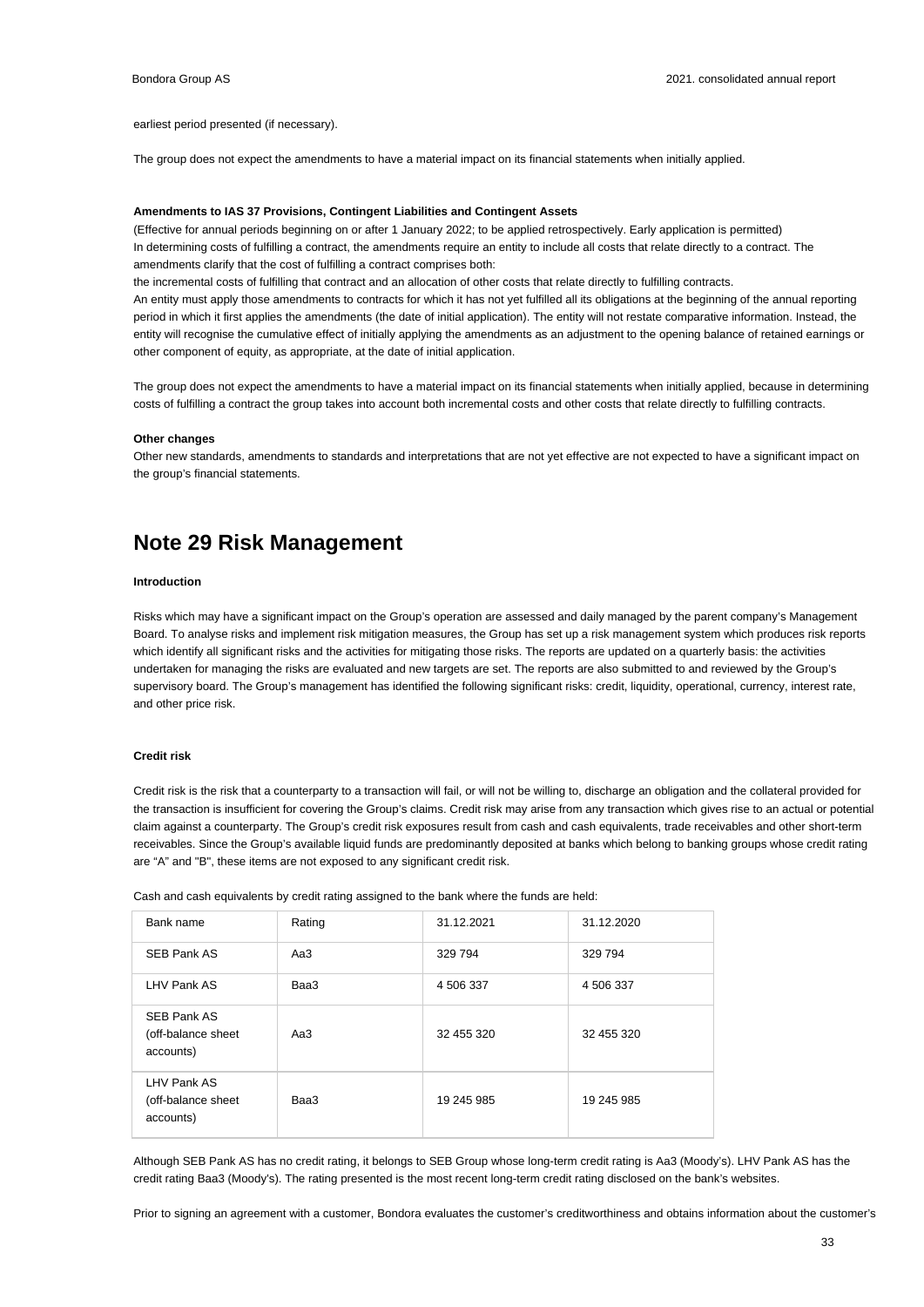earlier settlement behaviour (credit history). For better selection of customers, the Group cooperates in all its target markets with companies that provide credit information and, where necessary, also debt collection companies. In addition, Bondora evaluates customers' credit history for the past 6 months and monitors how they discharge their obligations to Bondora. Based on that information, Bondora estimates the probability of proper discharge of obligations. Bondora makes sure that the staff authorised to analyse the customers' creditworthiness and settlement behaviour receive adequate training.

On the whole, according to Bondora's estimation the Group's credit risk is considerably lower than its operational risk because Bondora resells its claims (receivables) to investors and loans in which Bondora itself has invested currently account for a small share of the Group's total assets.

On issuing loans, the Group takes into account the situations in the markets where it operates and the distribution of funds available to investors for investment purposes. The loan portfolio is diversified between different countries and the Group monitors the breakdown of the loan portfolio and the revenue structure between countries to ensure stability of operations and avoid excessive reliance on a single market. Since the Bondora issues consumer loans to individuals and the maximum loan amount is limited to 10 000 euros, the customer base is sufficiently diversified and the Group's operation is not highly dependent on any single customer.

During the period, trade receivables of 4 640 282 euros were classified as doubtful (impaired). Management evaluates the quality of receivables on a monthly basis. According to the write-down policy, receivables which are 30-365 days past due are written down by 60% and receivables past due for more than 365 days are written down in full.

| Asset                                | 31.12.2020 | 31.12.2020 |
|--------------------------------------|------------|------------|
| Cash and equivalents                 | 56 790 169 | 56 537 436 |
| <b>Accounts Receivables</b>          | 9 209 245  | 3728712    |
| <b>Financial investments</b>         | 192 225    | 541 605    |
| Other receivables and<br>prepayments | 1 093 857  | 268 432    |

Assets exposured to credit risk (EUR):

Detailed information about cash and equivalents can be found in the Note 2. Further information on financial investments can be found in Note 3.

Further information on Accounts Receivables and maturities breakdown can be found in Notes 4 and 5.

### **Liquidity risk and capital management**

Liquidity risk is the risk that the Group will not be able to meet its obligations on a timely basis without incurring significant expenses. Liquidity risk is also the risk that on raising additional funds the Group will incur a loss or unreasonably large expenses. In capital management the Group's goal is to ensure its sustainable operation and the availability of sufficient capital for continuing and developing its activities. In setting its capital management targets, the Group takes into account both the regulatory minimum capital requirements and the internally determined capital buffer requirement.

The most important regulatory requirement is the minimum share capital requirement of 50,000 euros set forth in the Creditors and Credit Intermediaries Act. To meet the regulatory minimum capital requirement, the Group has planned its activities so that profitability is achieved over a sufficient time horizon; in addition, the Group continuously assesses opportunities for raising additional capital to make sure that own funds do not decrease below the regulatory minimum.

The Group finances its operations mostly based on own funds and the share of debt capital in the Group's statement of financial position is small. Available cash is held in current accounts and term deposits opened at banks operating in Estonia. Capital management and liquidity planning are embedded in the Group's daily financial activities and management has set liquidity limits which are monitored on a monthly basis.

Detailed information about financial assets and liabilities is provided in Notes 4, 5, 6, 10 and 11.

### **Operational risk**

Operational risk is the risk of direct or indirect loss resulting from people's activities, inadequate or failed systems, or external events. Operational risk (including legal risk) results from employees, agreements and documentation, technology, infrastructure, natural disasters, external factors and customer relations. Operational risk does not include business risk and reputational risk. Any of the Group's activities may be a source of operational risk.

The Group pays particular attention to mapping its operational risks on launching new products or product improvements, implementing new IT systems or system upgrades, implementing new hardware, implementing new physical locations, making changes to its organisational structure,